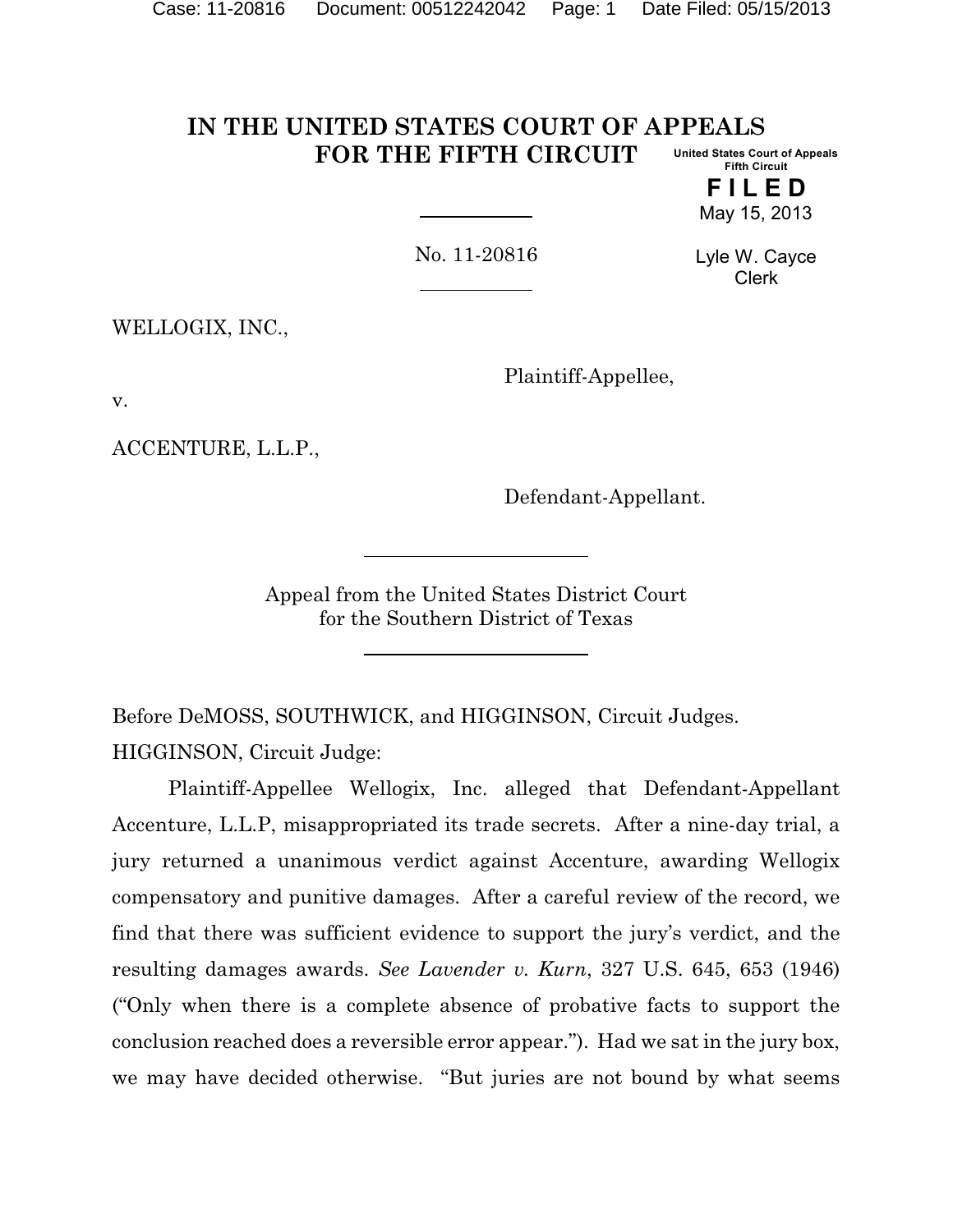inescapable logic to judges." *Morissette v. United States*, 342 U.S. 246, 276 (1952). Guided by this deference, we AFFIRM.

# **I. Facts and Proceedings**

The oil and gas industry spends "billions of dollars" each year to construct oil wells. Yet, traditionally, oil companies planned such projects over "coffee and doughnuts," using paper records to track and pay costs. And, to the extent that they employed computer software, they relied on "basic tools" such as Excel. Due, in part, to this "paper process," oil companies struggled to estimate certain well construction costs—known as "complex services." Even modest improvements in how companies estimated such costs could save "[h]undreds of millions of dollars."

Wellogix, Inc.—motto: "[m]aking the complex simple"—sought to modernize this process. Wellogix developed software that allowed oil companies to "plan, procure, and pay for complex services"—all online. The software featured: "dynamic templates" that adjusted cost and supply estimates based on "intelligence built into" the underlying source code;<sup>1</sup> a "workflow navigator" that provided a framework for planning and procuring services; and "electronic field tickets" that allowed suppliers to record information about orders.

Wellogix was, according to its CEO, the only company offering complex services software from 2000 to 2005. However, Wellogix's software was not a stand-alone solution. Wellogix instead relied on other companies' software to perform core accounting functions.

To fill this technology gap, Wellogix entered into an agreement in 2005 with the software company SAP. The agreement allowed Wellogix to integrate its complex services software with SAP's accounting software. As part of the agreement, Wellogix provided its source code to SAP.

<sup>&</sup>lt;sup>1</sup> Source code is the set of instructions that computer programmers write in specialized computer language to cause a software program to function.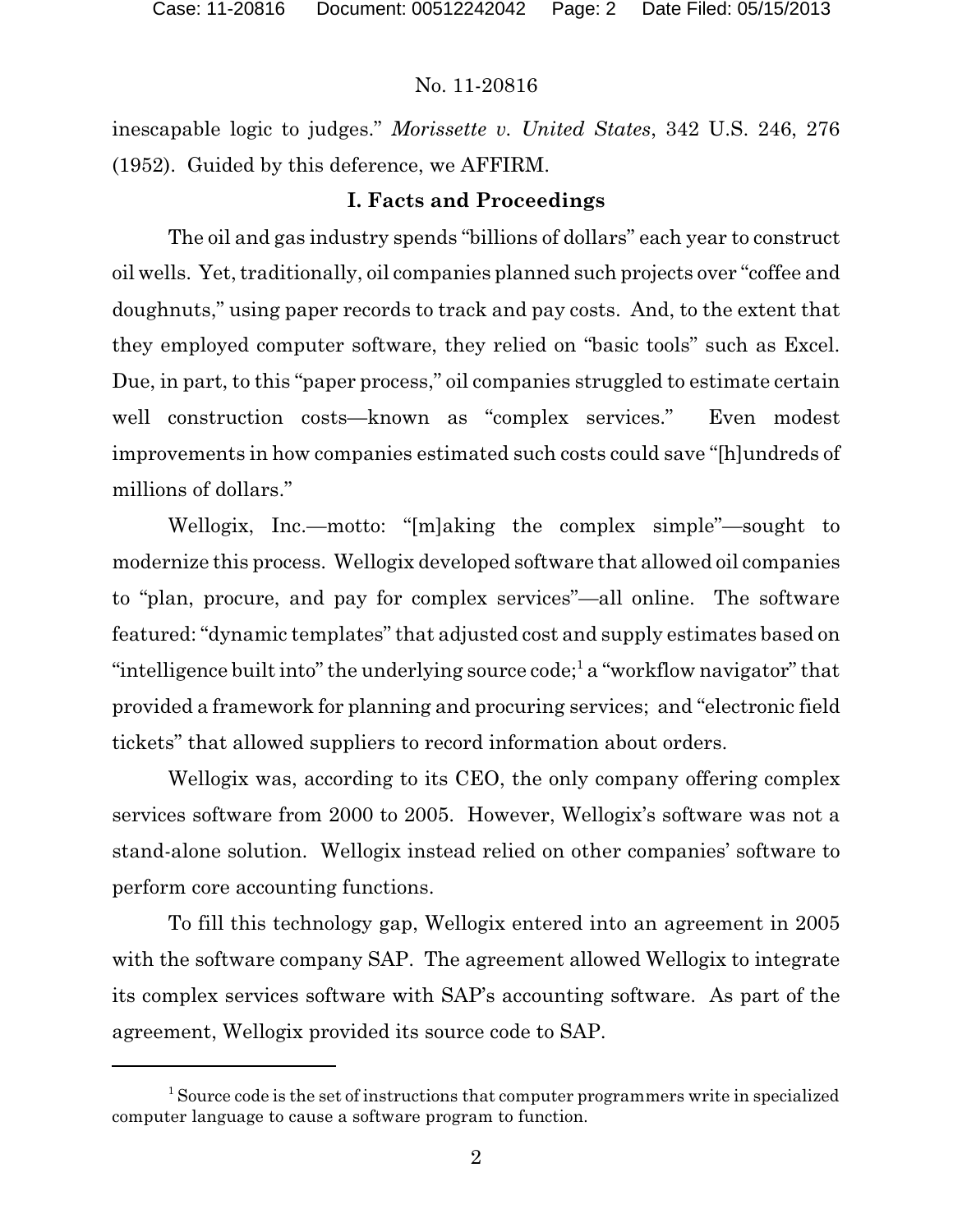To promote its software, Wellogix entered into six marketing agreements with the consulting firm Accenture, L.L.P. Wellogix also participated in pilot projects with oil companies. Wellogix shared source code and access to its technology with both Accenture and the oil companies, subject to confidentiality agreements.

Some of the pilot projects involved Accenture. For example, Wellogix and Accenture worked together in 2000 on an "eServices" pilot that provided BP America, Inc. ("BP") with access to the "dynamic template" and "workflow navigator" features. Others did not. For example, Wellogix worked with a different consultant on a 2004 "eTrans" pilot for BP.

As part of "eTrans," BP implemented Wellogix software at two well sites. BP also hosted a confidential online portal that allowed Wellogix to share files and information with BP employees. Although a BP manager considered the pilot a success, BP discontinued the project in 2005 "due to cost and internal integration issues."

After "eTrans," BP sought to implement global software that "was not just for complex services, but was for [its] entire . . . system." To that end, BP sponsored a new pilot, known as "Purchase-to-Pay," or "P2P." BP instructed Accenture to select a software provider.

SAP and Wellogix pitched their integrated software to Accenture in May 2005. As part of the pitch, Wellogix described the software's dynamic templates.

Without notifying Wellogix, Accenture and SAP began developing the complex services component of the global software for BP.<sup>2</sup> As they developed the component, Accenture and SAP apparently accessed Wellogix technology

 $2$  Accenture and SAP worked together in 2004 to develop an application with a complex services component, known as "xIEP." Accenture and SAP intended to integrate Wellogix's software into xIEP, but ended the project before developing the complex services feature.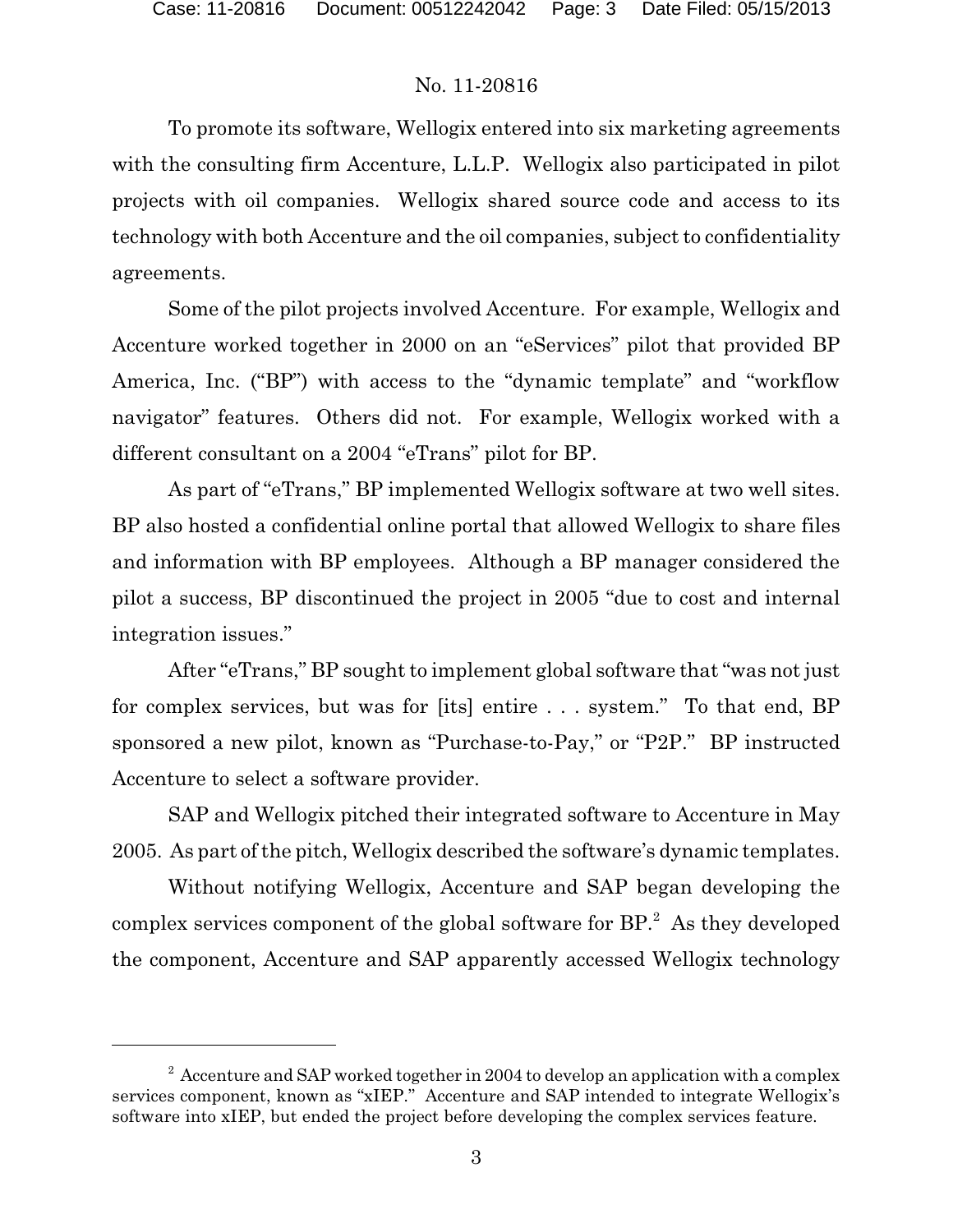—including flow diagrams, design specifications, and source code critical to Wellogix's software—that had been uploaded to the confidential eTrans portal.

Wellogix sued BP, Accenture and SAP in district court in 2008, alleging that they had stolen and misappropriated Wellogix trade secrets. District Judge Keith Ellison dismissed SAP from the lawsuit for lack of venue.

Wellogix and BP agreed to arbitrate. Judge Ellison, acting as the arbitrator, found that Wellogix's source code was a trade secret, but that BP did not use the code. However, Judge Ellison found that BP breached its confidentiality agreement with Wellogix by making Wellogix's confidential information accessible to Accenture and SAP.

Wellogix's suit against Accenture proceeded to trial. The jury returned a verdict for Wellogix, awarding \$26.2 million in compensatory damages and \$68.2 million in punitive damages. Accenture renewed its motion for judgment as a matter of law, and also filed a motion for a new trial. Judge Ellison denied both motions except to suggest a remittitur of the punitive damages award to \$18.2 million—the amount Wellogix sought at trial. Wellogix accepted the remittitur, and the district court entered final judgment. Accenture appeals.

# **II. Accenture's Motion for Judgment as a Matter of Law**

"Although we review denial of a motion for judgment as a matter of law *de novo* . . . 'our standard of review with respect to a jury verdict is especially deferential.'" *SMI Owen Steel Co. v. Marsh USA, Inc*, 520 F.3d 432, 437 (5th Cir. 2008) (quoting *Flowers v. S. Reg'l Physician Servs., Inc.*, 247 F.3d 229, 235 (5th Cir. 2001)). In reviewing the record, "we draw all reasonable inferences in favor of the nonmoving party, and . . . may not make credibility determinations or weigh the evidence." *Reeves v. Sanderson Plumbing Prods., Inc.*, 530 U.S. 133, 150 (2000); *see Brown v. Bryan Cnty.*, 219 F.3d 450, 456 (5th Cir. 2000). This is because "[c]redibility determinations, the weighing of the evidence, and the drawing of legitimate inferences from the facts are jury functions, not those of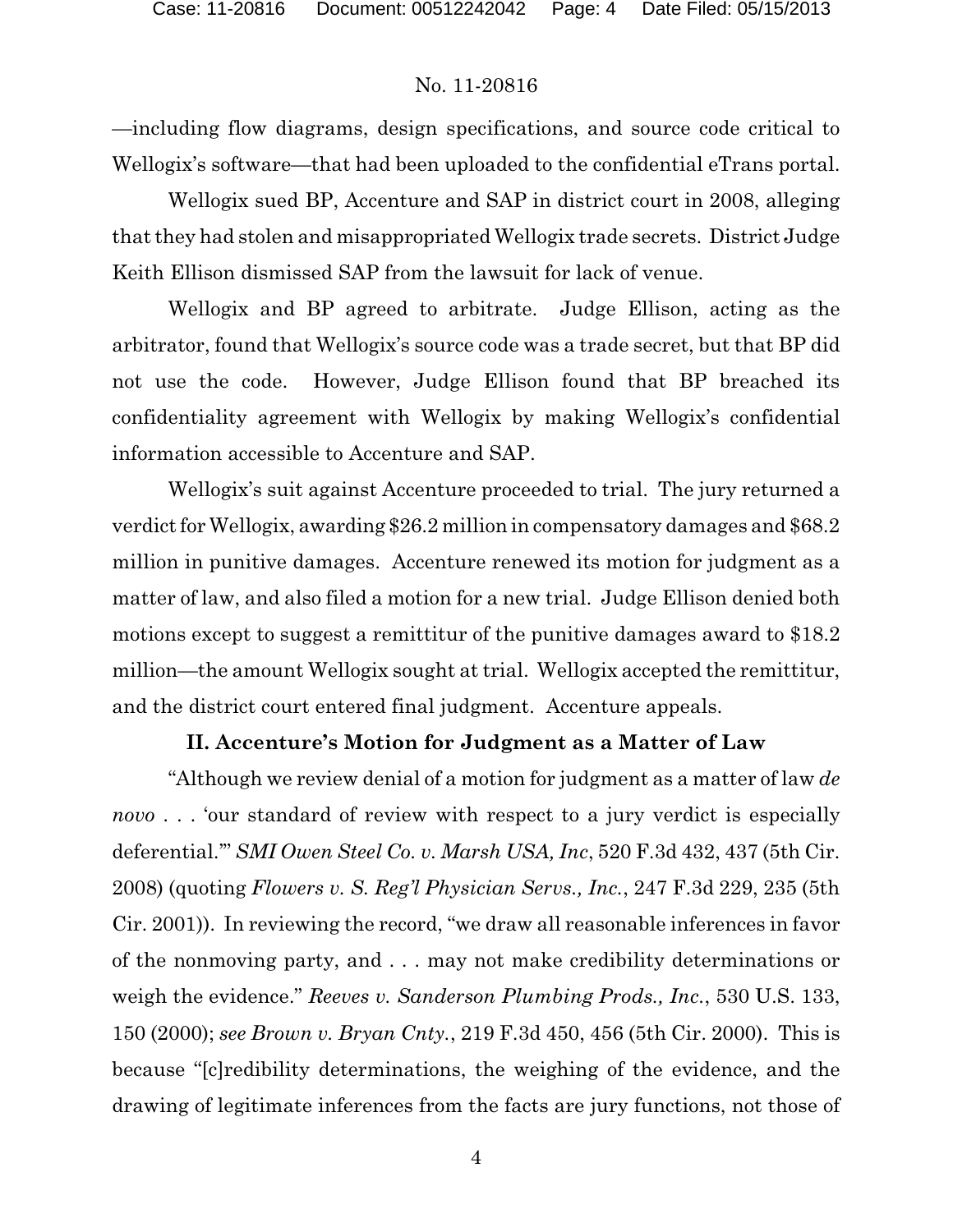a judge." *Id*. (quoting *Anderson v. Liberty Lobby, Inc.,* 477 U.S. 242, 255 (1986)). Accordingly, we do not find that the district court erred unless "the evidence at trial points so strongly and overwhelmingly in the movant's favor that reasonable jurors could not reach a contrary conclusion." *Omnitech Int'l, Inc. v. Clorox Co.*, 11 F.3d 1316, 1323 (5th Cir. 1994).

# 1. Misappropriation

"Trade secret misappropriation underTexas law is established by showing: (a) a trade secret existed; (b) the trade secret was acquired through a breach of a confidential relationship or discovered by improper means; and (c) use of the trade secret without authorization from the plaintiff."<sup>3</sup> *Phillips v. Frey*, 20 F.3d 623, 627 (5th Cir. 1994); *see also Taco Cabana Int'l, Inc. v. Two Pesos, Inc.*, 932 F.2d 1113, 1123 (5th Cir. 1991), *aff'd sub nom. Two Pesos, Inc. v. Taco Cabana, Inc.*, 505 U.S. 763 (1992).

#### *a) Existence of Trade Secret*

"'The existence of a trade secret is properly considered a question of fact to be decided by the judge or jury as fact-finder.'" *Gen. Universal Sys., Inc. v. Lee*, 379 F.3d 131, 150 (5th Cir. 2004) (quoting RESTATEMENT (THIRD) UNFAIR COMPETITION § 39 cmt. (1995)). A trade secret "is any formula, pattern, device, or compilation of information used in one's business, and which gives an opportunity to obtain an advantage over competitors who do not know or use it." *Taco Cabana*, 932 F.2d at 1123; *see Hyde Corp. v. Huffines*, 314 S.W.2d 763, 776 (Tex. 1958). To determine whether a trade secret exists, we consider six factors, weighed "in the context of the surrounding circumstances":

(1) the extent to which the information is known outside of his business; (2) the extent to which it is known by employees and others involved in his business; (3) the extent of the measures taken by him to guard the secrecy of the information; (4) the value of the

<sup>&</sup>lt;sup>3</sup> The parties do not dispute that Texas law applies.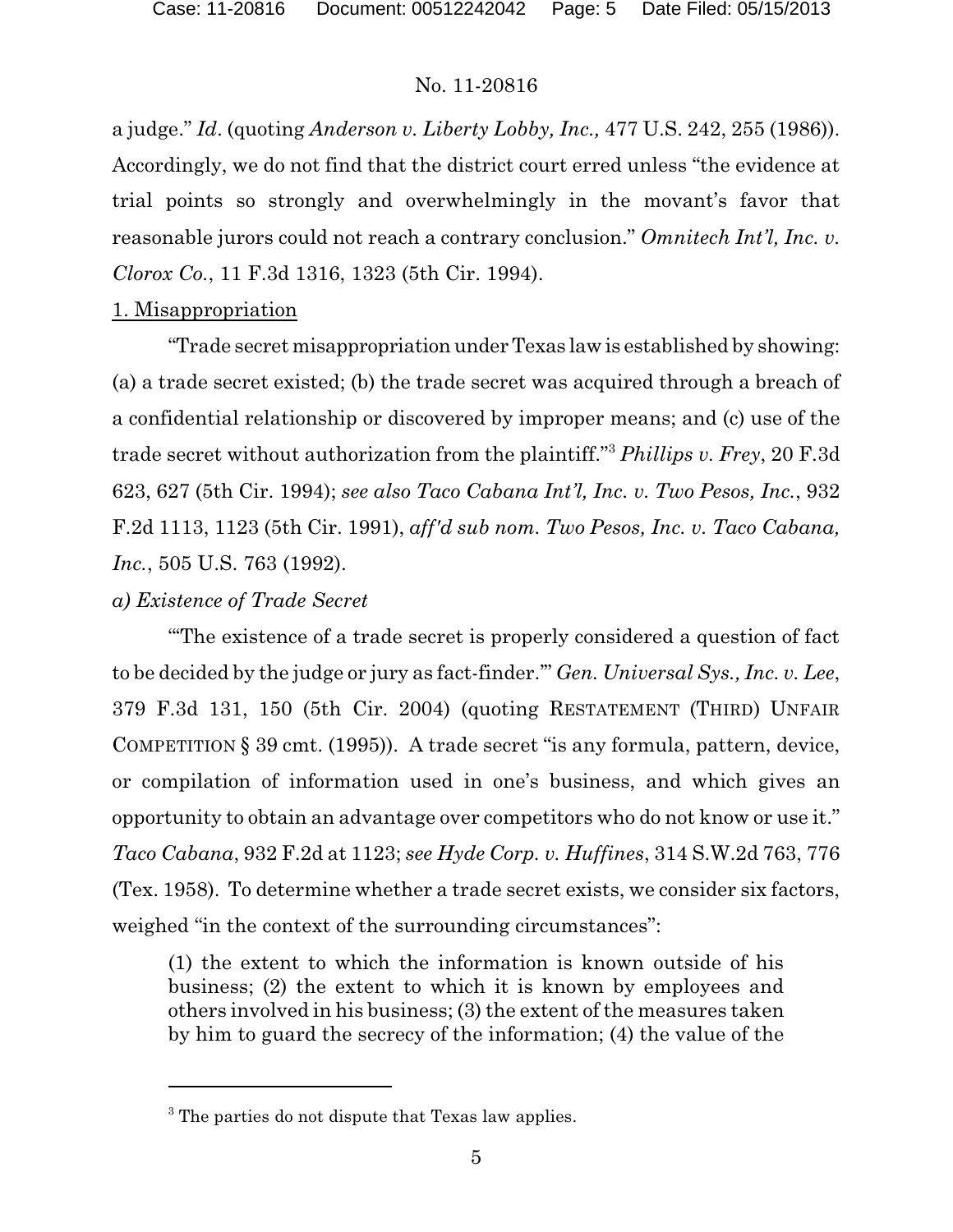information to him and to his competitors; (5) the amount of effort or money expended by him in developing the information; (6) the ease or difficulty with which the information could be properly acquired or duplicated by others

*In re Bass*, 113 S.W.3d 735, 739-40 (Tex. 2003) (quoting RESTATEMENT OF TORTS § 757 cmt. B. (1939)); *see Triple Tee Golf, Inc. v. Nike, Inc.*, 485 F.3d 253, 267 (5th Cir. 2007).

Here, Wellogix presented sufficient evidence and testimony to support the jury's finding that Wellogix's technology contained trade secrets. Wellogix showed that, because it was the only company offering complex services software from 2000 to 2005, its software—and, in particular, the underlying proprietary source code—gave it "an opportunity to obtain an advantage over competitors." *Taco Cabana*, 932 F.2d at 1123. Wellogix also showed that the six *Bass* factors weigh in its favor. For example, Wellogix introduced evidence that it "guard[ed] the secrecy of" its technology, *see Bass*, 113 S.W.3d at 739, by placing its software behind a firewall, and sharing it subject to confidentiality agreements. Wellogix also introduced evidence that its technology had "value," *see Bass*, 113 S.W.3d, because other companies partnered with Wellogix, and, as discussed below, third-party investors valued Wellogix at more than \$27 million.

Accenture argues that Wellogix's technology was not "secret" because Wellogix disclosed it to the public in patents and patent applications. However, as the district court instructed the jury, a patent destroys the secrecy necessary to maintain a trade secret only when the patent and the trade secret "both cover the same subject matter." *Luccous v. J. C. Kinley Co.*, 376 S.W.2d 336, 340 (Tex. 1964); *see Carbo Ceramics, Inc. v. Keefe*, 166 F. App'x. 714, 719-20 (5th Cir. 2006) (upholding the jury's verdict on the basis that the jury "could have concludedand apparently did conclude-that the [plaintiff's] patents did not reveal [its] trade secrets"). Neither party in this case introduced Wellogix's patents into evidence. In fact, Wellogix argued against introducing patent-related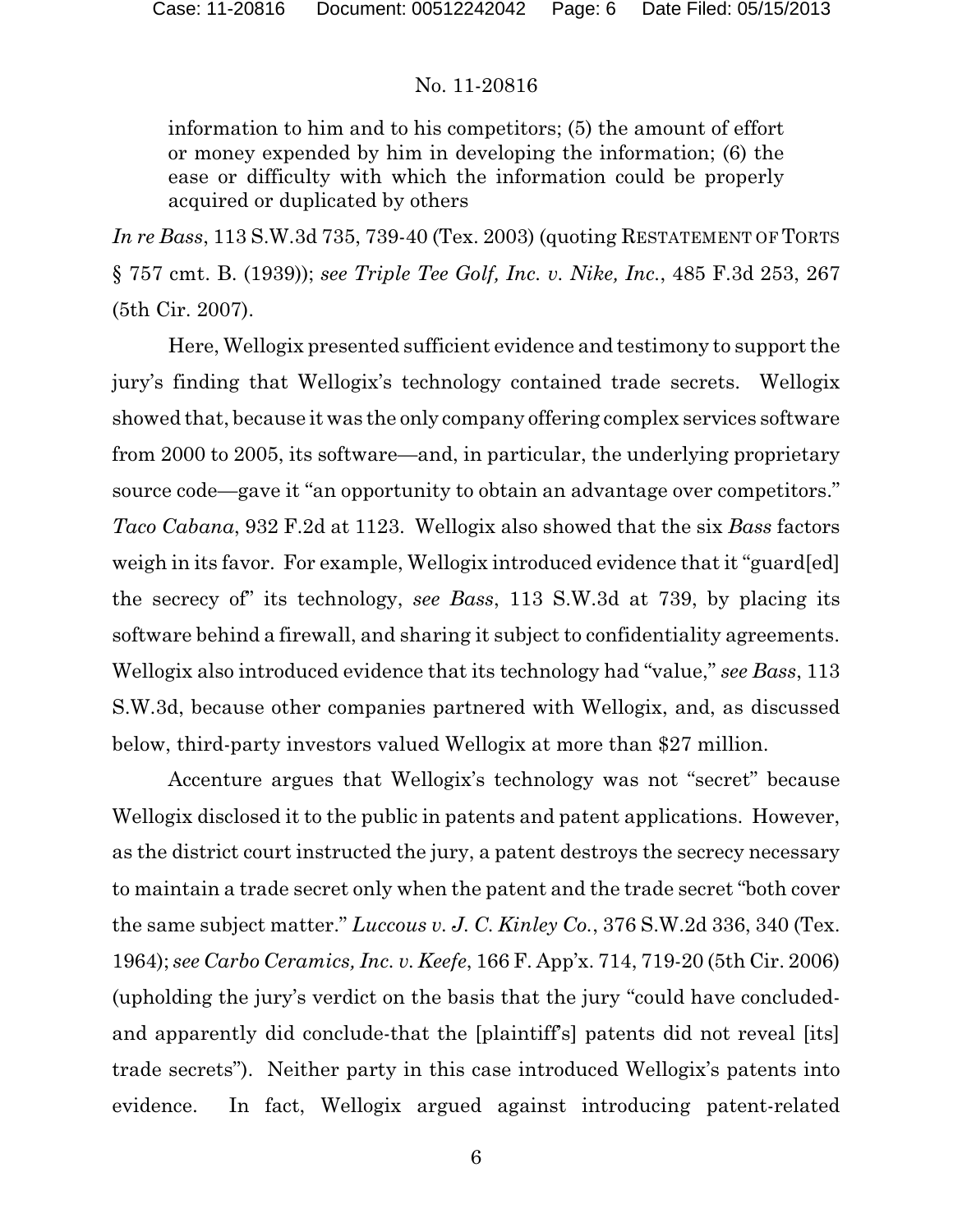documents, fearing prejudice. Although Accenture maintains that it was Wellogix's burden to show that the patents did not cover the same subject matter, Accenture does not cite, nor we could we find, case law imposing such a burden. Further, another circuit, in an unpublished opinion, held that it is for the defendant, once a plaintiff makes a *prima facie* case for the existence of a trade secret, to show that disclosure destroys the secret. *See Injection Research Specialists, Inc. v. Polaris, L.P.*, Nos. 97-1516, 97-1545 & 97-1557, 1998 WL 536585, at \*8-9 (Fed. Cir. Aug. 13, 1998).

Accenture argues that, even if Wellogix's patents did not disclose the trade secrets, there was insufficient evidence that Wellogix even possessed such secrets. Accenture contends, for example, that technical information related to the eTrans pilot was not a trade secret because Wellogix published a document containing the information on its public website. Accenture adds that, without entering into confidentiality agreements, Wellogix provided other companies with documents containing "process flow" maps of the eTrans project. However, Wellogix software expert Kendyl Roman testified that, while some trade secrets appeared on Wellogix's website, others did not. In addition, the district court instructed that the jury could not find that there was a trade secret on the basis of the "process flow" maps. "A jury is presumed to follow its instructions[,]" *Weeks v. Angelone*, 528 U.S. 225, 234 (2000), and Accenture has not overcome this presumption.

# *b) Acquisition of Trade Secret*

"One is liable for disclosure of trade secrets if (a) he discovers the secret by improper means, or (b) his disclosure or use constitutes a breach of confidence reposed in one who is in a confidential relationship with another who discloses protected information to him." *Phillips v. Frey*, 20 F.3d 623, 630 (5th Cir. 1994); *see Huffines*, 314 S.W.2d at 769. "Improper means of acquiring another's trade secrets include theft, fraud, unauthorized interception of communications,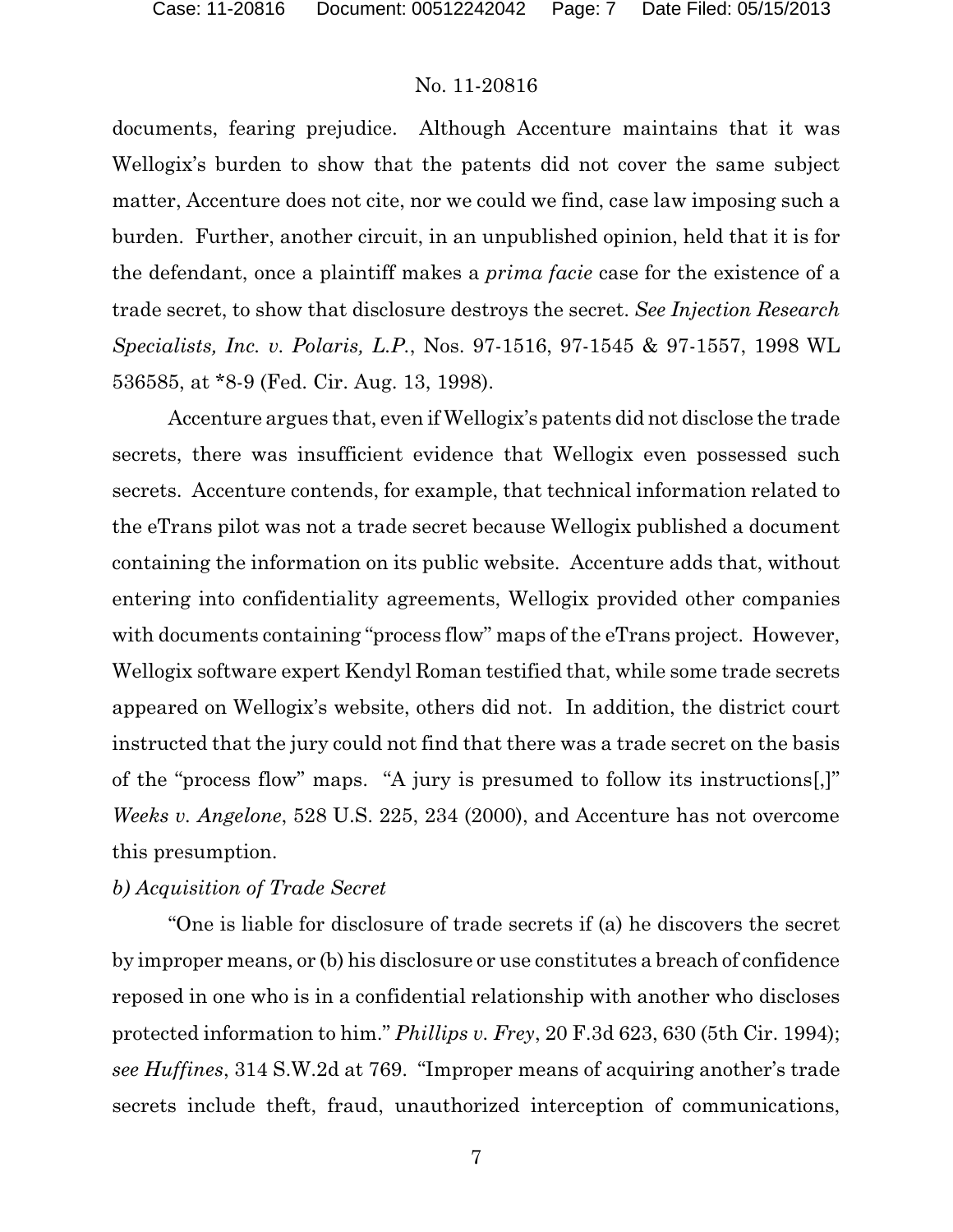inducement of or knowing participation in a breach of confidence, and other means either wrongful in themselves or wrongful under the circumstances of the case." *Astoria Indus. of Iowa, Inc. v. SNF, Inc.*, 223 S.W. 3d 616, 636 (Tex. App. 2007) (citing RESTATEMENT (THIRD) OF UNFAIR COMPETITION § 43 (1995)).

Here, Wellogix presented sufficient evidence and testimony to support the jury's finding that Accenture improperly acquired Wellogix's trade secrets. Wellogix showed: that it entered into six confidential agreements with Accenture; that, through the marketing agreements, Accenture had access to Wellogix trade secrets; that Accenture also had access to Wellogix trade secrets uploaded to the confidential eTrans portal; and that an Accenture email referenced "harvesting IP" from Wellogix. Together, this evidence and testimony supports the "legitimate inference[,]" *Reeves*, 530 U.S. at 150, that Accenture acquired Wellogix's trade secrets.

Accenture argues that there was no evidence, other than expert Roman's testimony, that Wellogix's trade secrets were on the eTrans portal. Accenture maintains that Roman's testimony was not probative because Roman did not have personal knowledge that certain trade secrets were on the portal. However, as an expert, Roman did not need "firsthand knowledge or observation." *Daubert v. Merrell Dow Pharms.*, *Inc.*, 509 U.S. 579, 592 (1993). Indeed, Roman conceded that he lacked such knowledge. Instead, Roman testified that, in his experience in the software industry, he believed it likely that companies working together on a pilot project would share documents containing trade secrets on an online portal. He added that he based this belief, in part, on a BP contractor's deposition testimony that information resembling Wellogix's trade secrets was on the eTrans portal. Given that "an expert is permitted wide latitude to offer opinions," *Daubert*, 509 U.S. at 592, and that, as discussed below, Roman's testimony was sufficiently "reliable" and "relevant," the jury was reasonable in crediting his testimony.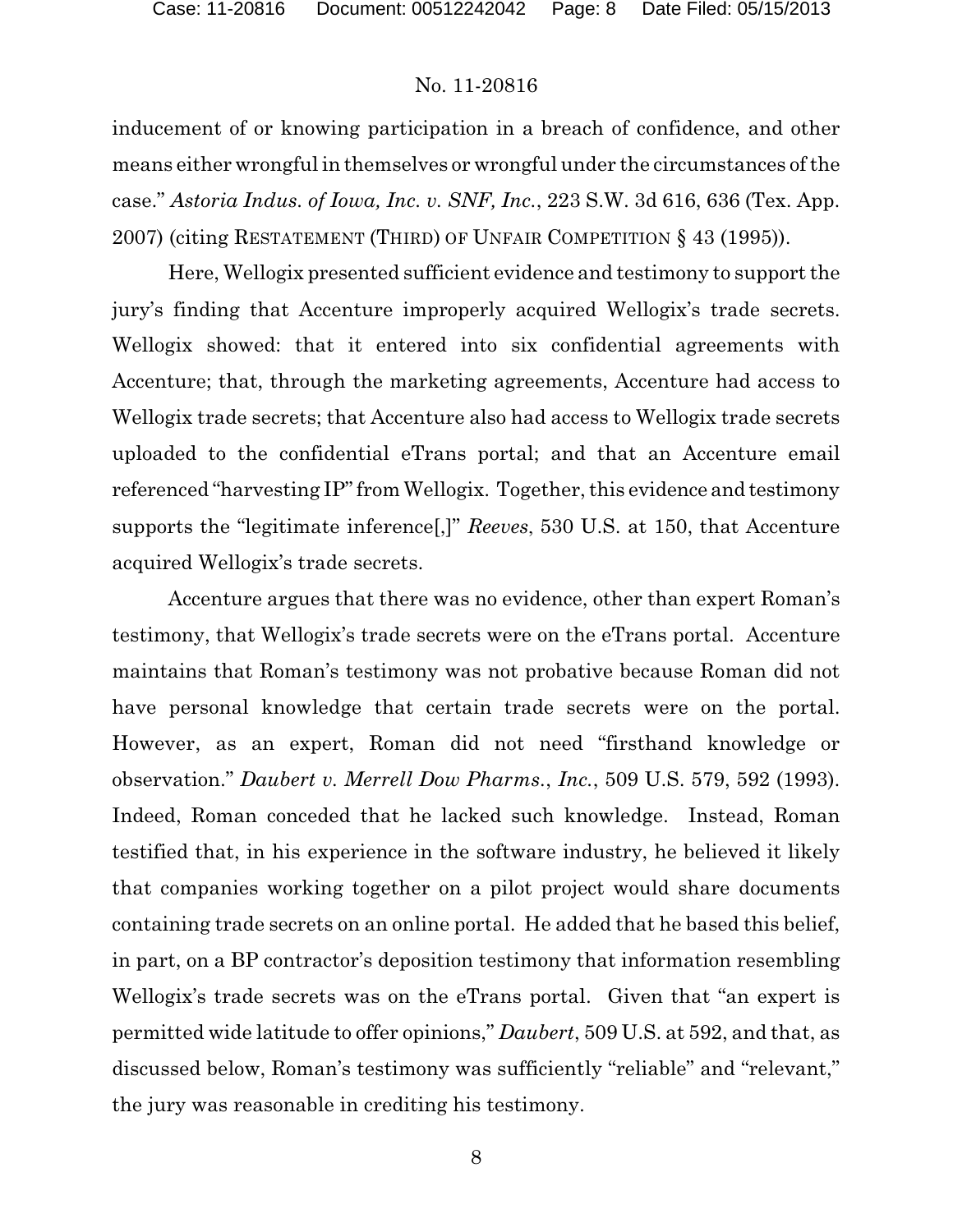Accenture also argues that Wellogix CEO Ike Epley's "vague and unsupported" testimony does not show that Accenture acquired Wellogix's trade secrets. Accenture maintains that Epley's testimony that one of Wellogix's pilot partners, Trade Ranger, "had access" to Wellogix source code does not "support the inferential leap" that Accenture had such access. Accenture adds that it could not access Wellogix's source code because, as CEO Epley testified, the code was behind a firewall. However, Accenture's involvement in the Trade Ranger pilot—Accenture "was the consultant and the implementer [of software] for Trade Ranger"—supports the inference that Accenture could have accessed Wellogix source code through the pilot. Further, Epley's testimony that Wellogix kept its source code behind a firewall for the eTrans project does not preclude a jury from finding that Accenture otherwise had access to the code. For example, a jury could have inferred that Accenture gained such access by entering into six confidentiality agreements with Wellogix. Although Accenture notes that Wellogix corporate representative John Chisholm testified that Wellogix never gave Accenture access to its source code, we decline to assume "jury functions" by weighing Chisholm's credibility against Epley's. *See Reeves,* 530 U.S. at 150. *c) Use of Trade Secret*

As a general matter, any exploitation of the trade secret that is likely to result in injury to the trade secret owner or enrichment to the defendant is a "use[.]" . . . Thus, marketing goods that embody the trade secret, employing the trade secret in manufacturing or production, relying on the trade secret to assist or accelerate research or development, or soliciting customers through the use of information that is a trade secret . . . all constitute "use."

*HAL*, 500 F.3d at 451 (quoting RESTATEMENT (THIRD) OF UNFAIR COMPETITION § 40 (1995)). "Use" can include "activities other than the actual selling of the product." *Dresser-Rand Co. v. Virtual Automatic, Inc.*, 361 F.3d 831, 840 (5th Cir. 2004); *see ForScan Corp. v. Dresser Indus., Inc.*, 789 S.W.2d 389, 395 (Tex. App. 1990) (finding that attempts to market a product constituted "use").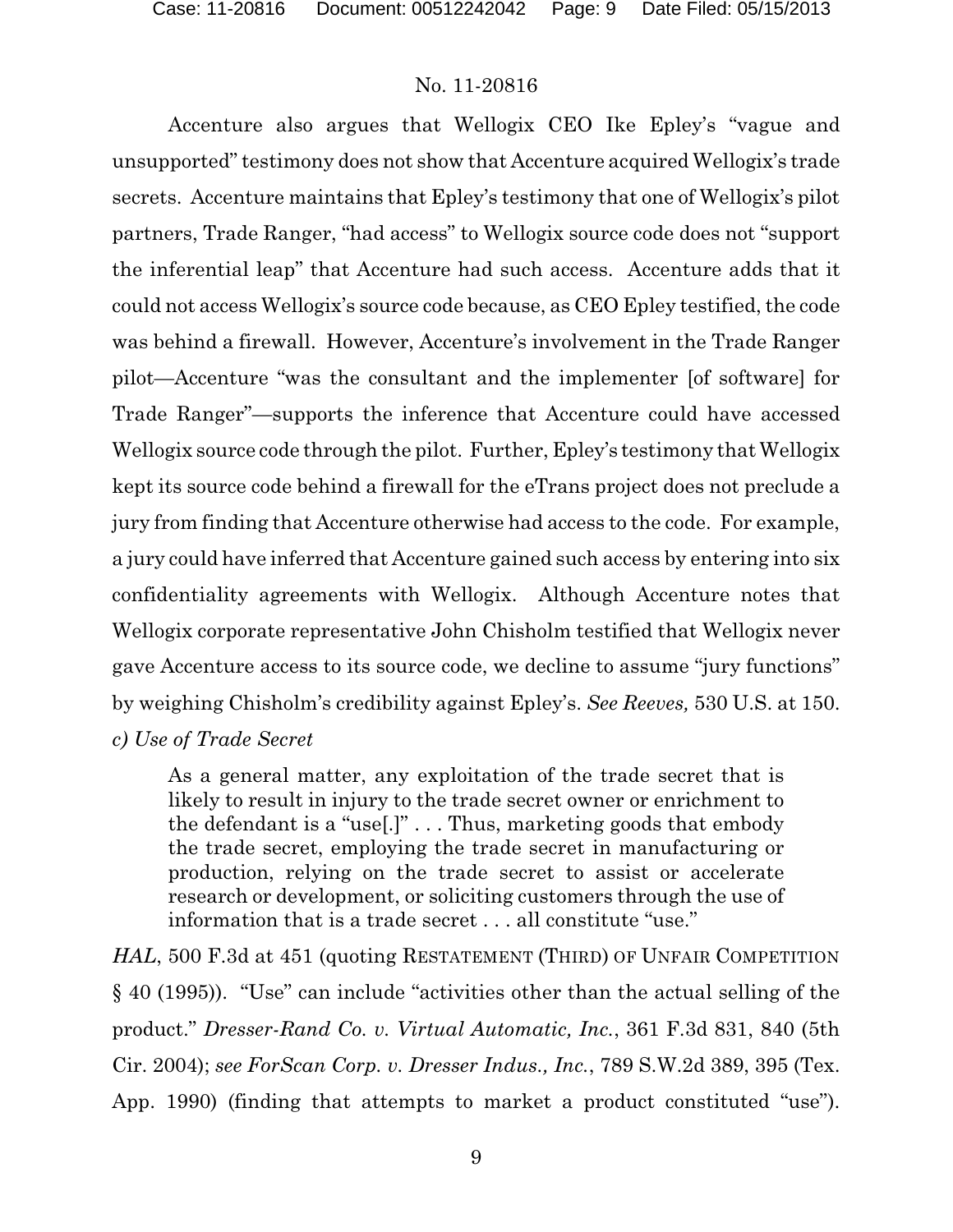Indeed, an act that "lower[s] the market value" of a trade secret by "making it less likely that [the plaintiff] would sell his invention to [the defendant's] competitors" could amount to "use." *Bohnsack v. Varco, L.P.*, 668 F.3d 262, 280 (5th Cir. 2010).

Here, Wellogix presented sufficient evidence and testimony to support the jury's finding that Accenture used its trade secrets. Wellogix showed: that Accenture joined with SAP to develop a complex services component for BP's P2P pilot; that, around the time that Accenture and SAP partnered, they were able to access Wellogix's dynamic templates source code that had been uploaded to the confidential eTrans portal; that an Accenture document referenced the "creation of . . . complex service templates," and then "right below" stated: "Use Wellogix content"; that the same document provided that the templates "better deliver similar or better functionality than Wellogix or we may have a problem"; that other Accenture documents referenced Wellogix's templates, and that, as the pilot progressed, a BP employee told Wellogix that the company should: "sue Accenture . . . [b]ecause Accenture was utilizing [Wellogix's] confidential information and building out [its] functionality." Together, this evidence and testimony supports the "legitimate inference[,]" *Reeves*, 530 U.S. at 150, that Accenture used Wellogix's trade secrets.

Accenture acknowledges that it developed complex services templates for the P2P pilot, but argues that its templates lacked "dynamic" features, and therefore were "nothing like Wellogix's." Accenture notes that Wellogix CEO Epley recognized that "Wellogix doesn't own the concept of templates." However, the standard for finding "use" is not whether Accenture's templates contained Wellogix trade secrets, but whether Accenture "rel[ied] on the trade secret[s] to assist or accelerate research or development" of its templates. *HAL*, 500 F.3d at 451 (quoting RESTATEMENT (THIRD) OF UNFAIR COMPETITION § 40). A jury could "legitimate[ly] infer[,]" *Reeves*, 530 U.S. at 150, on the basis of, for example, the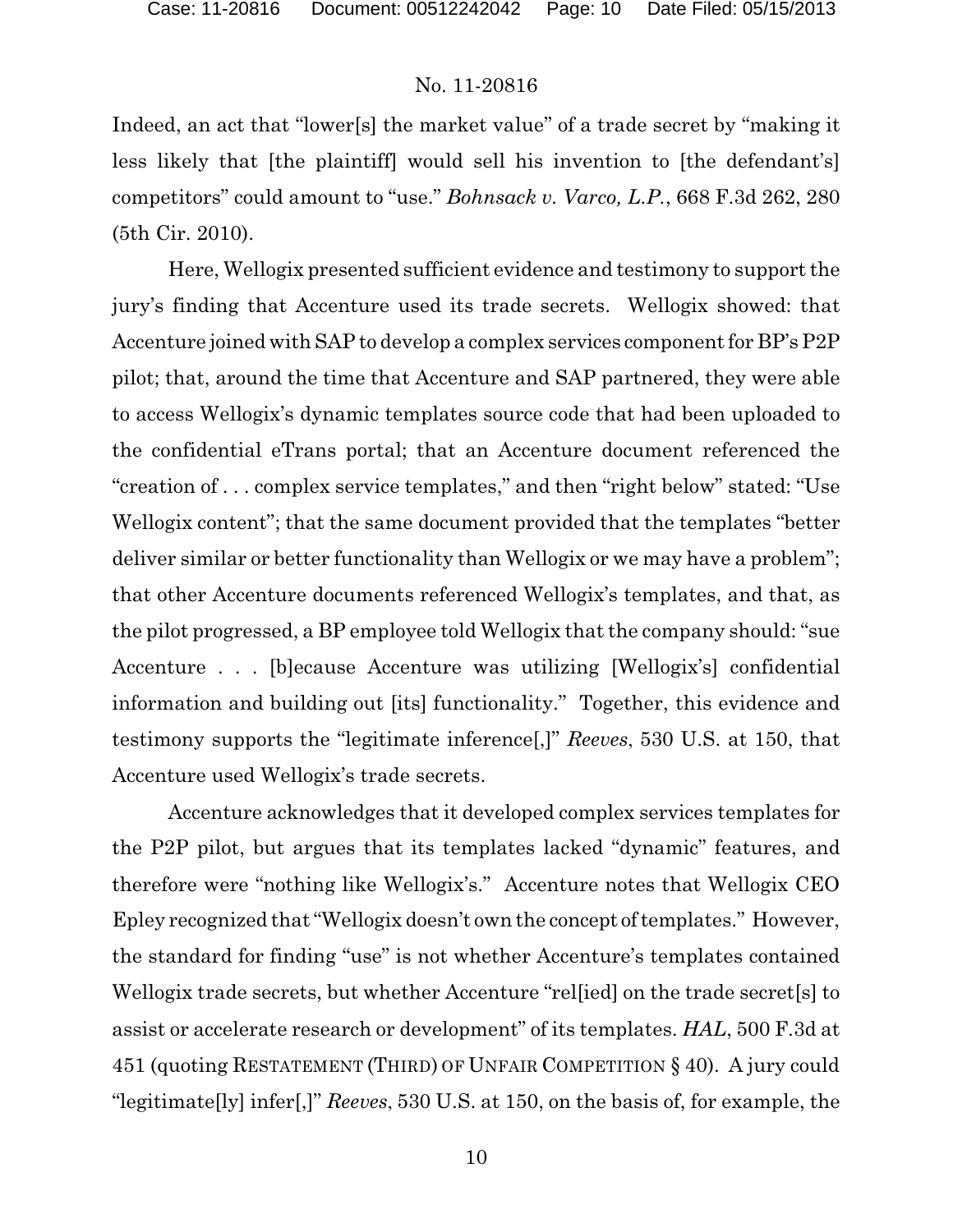Accenture email suggesting that the company should "[u]se Wellogix for content,"that Accenture "rel[ied]" on Wellogix's templates to develop its own. *See HAL*, 500 F.3d at 451.

Accenture argues that Roman's testimony about the meaning of certain terms in Accenture documents, such as "development," was "pure conjecture, which cannot sustain the judgment." However, as an expert with experience in the software industry, Roman had the requisite "experience, training, or education" to testify as to the software industry's understanding of such terms. *Wilson v. Woods*, 163 F.3d 935, 937 (5th Cir. 1999) (quoting FED. R. EVID. 702); *see United States v. Tucker*, 345 F.3d 320, 327-28 (5th Cir. 2003) (finding that the district court's exclusion of an expert's proposed testimony on the technical meaning of the term "invest" was "improper" because the testimony was "relevant to the issue of the definition of 'invest'"). Further, even without Roman's testimony, a jury could "legitimate[ly] infer[,]" *Reeves*, 530 U.S. at 150, based on the plain language of the documents—for example, Accenture's reference to "us[ing] Wellogix for content"—that Accenture used Wellogix's trade secrets.

Relying on *Wilmington Star Mining Co. v. Fulton*, 205 U.S. 60, 78-79 (1907), and *Rutherford v. Harris Cnty.*, 197 F.3d 173, 185 (5th Cir. 1999), Accenture argues for the first time on appeal that, "because the evidence supporting [Wellogix's xIEP] theory was insufficient, and because it is impossible to know whether the jury improperly relied on it in finding misappropriation, Accenture is at least entitled to a new trial." Accenture does not direct us to any request to the district court for a special verdict, FED. R. CIV. P. 49(a), nor to a request for answers to questions, FED. R. CIV. P. 49(b), nor to any pertinent objection to the jury submission and charge, FED. R. CIV.P. 51, nor, later, to any request for verdict clarification, nor, finally, to any such contention of inherent ambiguity in the general verdict in their new trial motion. In such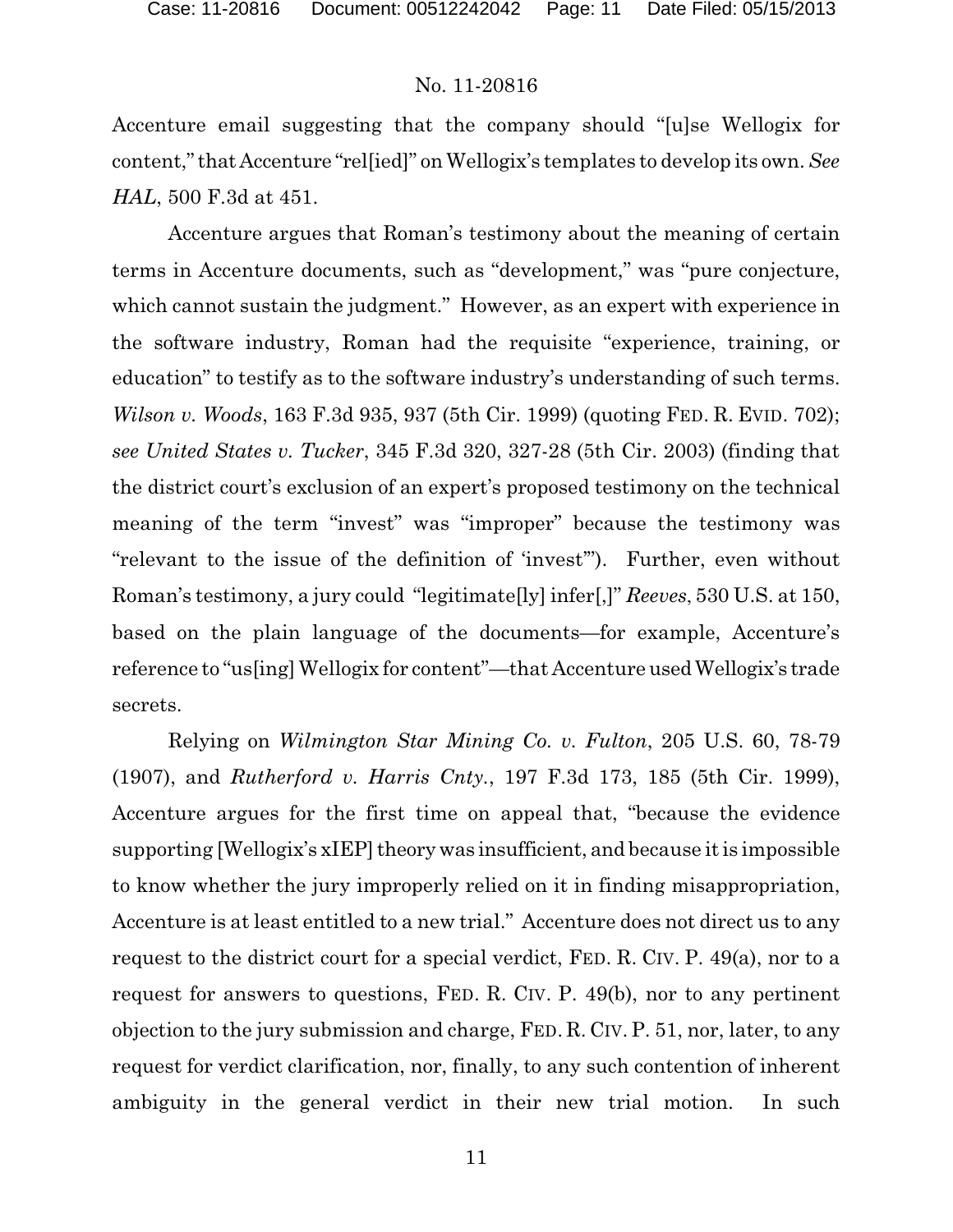circumstances, with no objection made as to form or substance, we have explained that a request for retrial has not been preserved. *See Pan E. Exploration Co. v. Hufo Oils*, 855 F.2d 1106, 1123-25 (5th Cir. 1988) (forfeiture from arguing only that none of the possible theories of recovery were supported by the evidence, not that the cause should be reversed and remanded if any one of the theories was invalid); *In re A.V.*, 113 S.W.3d 355, 363 (Tex. 2003); *McCord v. Maguire*, 873 F.2d 1271, 1274 (9th Cir. 1989).<sup>4</sup>

Because Wellogix showed that Accenture used its trade secrets for the P2P pilot, we decline to address whether Wellogix showed that Accenture also used Wellogix's trade secrets for the xIEP application or SAP's core accounting software.

# 2. Compensatory Damages

"If the use of trade secrets results in economic injury to the employer, an award of actual damages is . . . a proper remedy." *Zoecon Indus. v. Am. Stockman Tag Co.*, 713 F.2d 1174, 1180 (5th Cir. 1983) (citing *K & G Oil Tool &*

<sup>&</sup>lt;sup>4</sup> Even if preserved, this argument applies to cases "[w]hen a district court submits two or more alternative grounds for recovery to the jury on a single interrogatory," *Reeves v. AcroMed Corp.*, 44 F.3d 300, 302 (5th Cir. 1995), yet one theory proves to be erroneous, whereas, in this case, the evidence showing that Accenture used Wellogix trade secrets for the P2P pilot, xIEP application, and SAP's core accounting software supported a single, valid legal theory: that Accenture entered into a confidential relationship with Wellogix, and then breached that confidence by using the trade secrets for Accenture's benefit. *See Walther v. Lone Star Gas Co.*, 952 F.2d 119, 126 (5th Cir. 1992) ("[W]e will not reverse a verdict simply because the jury might have decided on a ground that was supported by insufficient evidence. Instead we must assume that the jury considered all of the evidence in reaching its decision."), *opinion on reh'g*, 977 F.2d 161, 162 (5th Cir. 1992) ("Jurors are well equipped to analyze the evidence and reach a decision despite the availability of a factually unsupported theory in the jury instructions."); *Prestenbach v. Rains*, 4 F.3d 358, 361 n.2 (5th Cir. 1993) ("[A] jury verdict may be sustained even though not all the theories on which it was submitted had sufficient evidentiary support."); *Rodriguez v. Riddell Sports, Inc.*, 242 F.3d 567, 577 n.8 (5th Cir. 2001); *E. Trading Co. v. Refco, Inc.*, 229 F.3d 617, 621-22 (7th Cir. 2000). As closing arguments demonstrate, Wellogix's case rested overwhelmingly on misappropriation arising from theP2P project. *See Muth v. Ford Motor Co.,* 461 F.3d 557, 564-65 (5th Cir. 2006) (distinguishing *Wilmington Star* by observing that "this Court, as well as many others, have engrafted a sortof harmless error gloss onto the basic principle" that "if both theories are put to the jury, a new trial is generally necessary when the evidence is insufficient on one").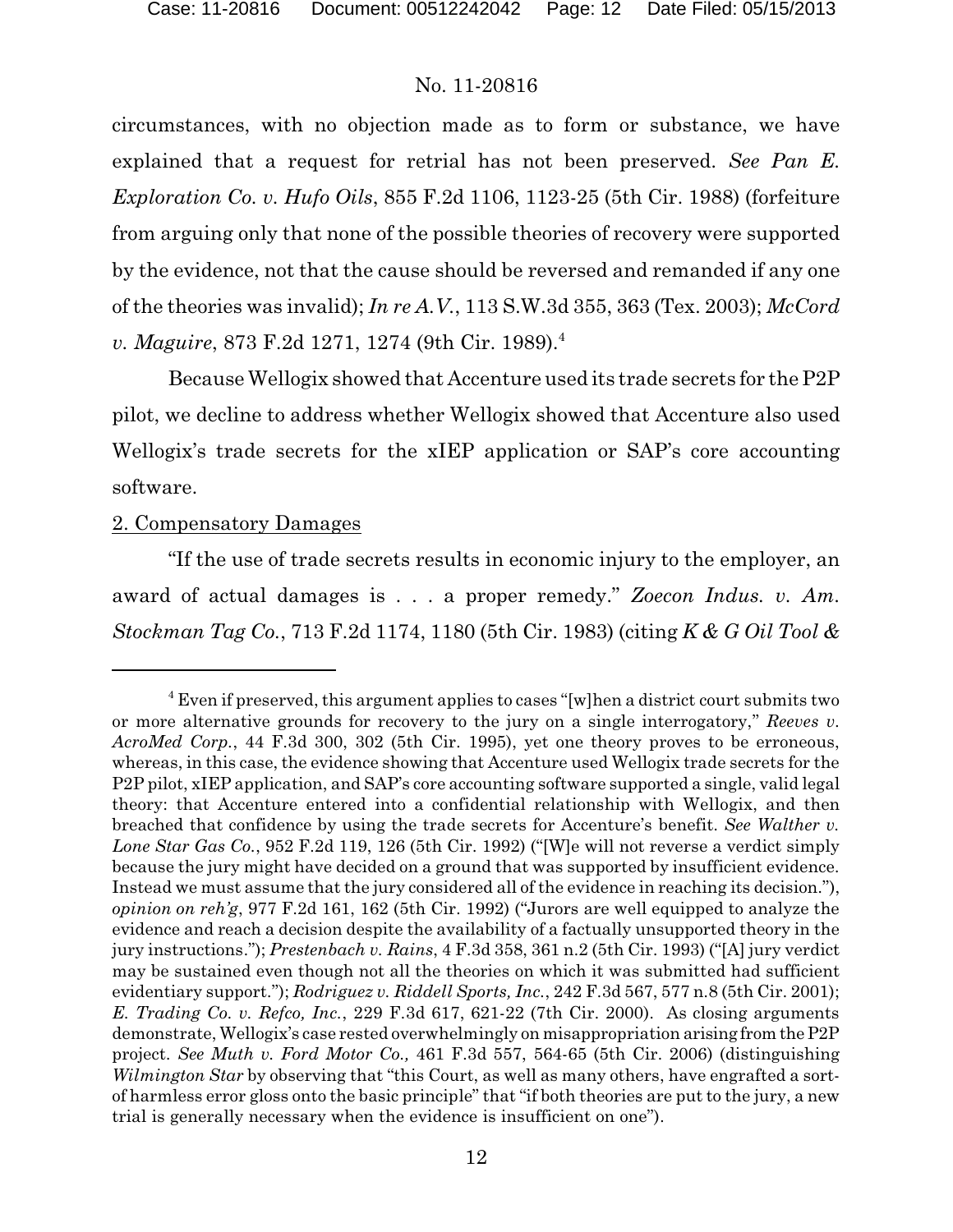*Serv. Co. v. G & G Fishing Tool Serv.*, 314 S.W.2d 782, 792 (Tex. 1958)). "Damages in misappropriation cases can take several forms: the value of plaintiff's lost profits; the defendant's actual profits from the use of the secret, the value that a reasonably prudent investor would have paid for the trade secret; the development costs the defendant avoided incurring through misappropriation; and a 'reasonable royalty.'" *Bohnsack*, 668 F.3d at 280 (internal citations omitted). "This variety of approaches demonstrates the 'flexible' approach used to calculate damages for claims of misappropriation of trade secrets." *Id*.; *see Univ. Computing Co. v. Lykes-Youngstown Corp.*, 504 F.2d 518, 535 (5th Cir. 1974) ("The case law is thus plentiful, but the standard for measuring damages which emerges is very flexible."). Under this "flexible approach," even "[w]here the damages are uncertain . . . we do not we do not feel that uncertainty should preclude recovery; the plaintiff should be afforded every opportunity to prove damages once the misappropriation is shown." *Univ. Computing*, 504 F.2d at 539; *see Carbo*, 166 F. App'x at 724 (finding that "plaintiffs are entitled to adapt their damages theory to fit within the particular facts of the case"). "'[I]t will be enough if the evidence show[s] the extent of the damages as a matter of just and reasonable inference, although the result be only approximate.'" *DSC Commc'ns Corp. v. Next Level Communications*, 107 F.3d 322, 330 (5th Cir. 1997) (quoting *Terrell v. Household Goods Carriers' Bureau*, 494 F.2d 16, 24 (5th Cir. 1974)); *see Downtown Realty, Inc. v. 509 Tremont Bldg., Inc.*, 748 S.W.2d 309, 313 (Tex. App. 1988).

Here, Wellogix presented sufficient evidence and testimony to support the jury's \$26.2 million compensatory damages award to Wellogix. Wellogix introduced testimony by damages expert Michael Wagner that the company was worth \$27.8 million in 2005—the amount, apparently after deducting for licensing fees, that the jury awarded Wellogix. Wellogix showed that Wagner based his valuation, in part, on the decision by venture capital groups to invest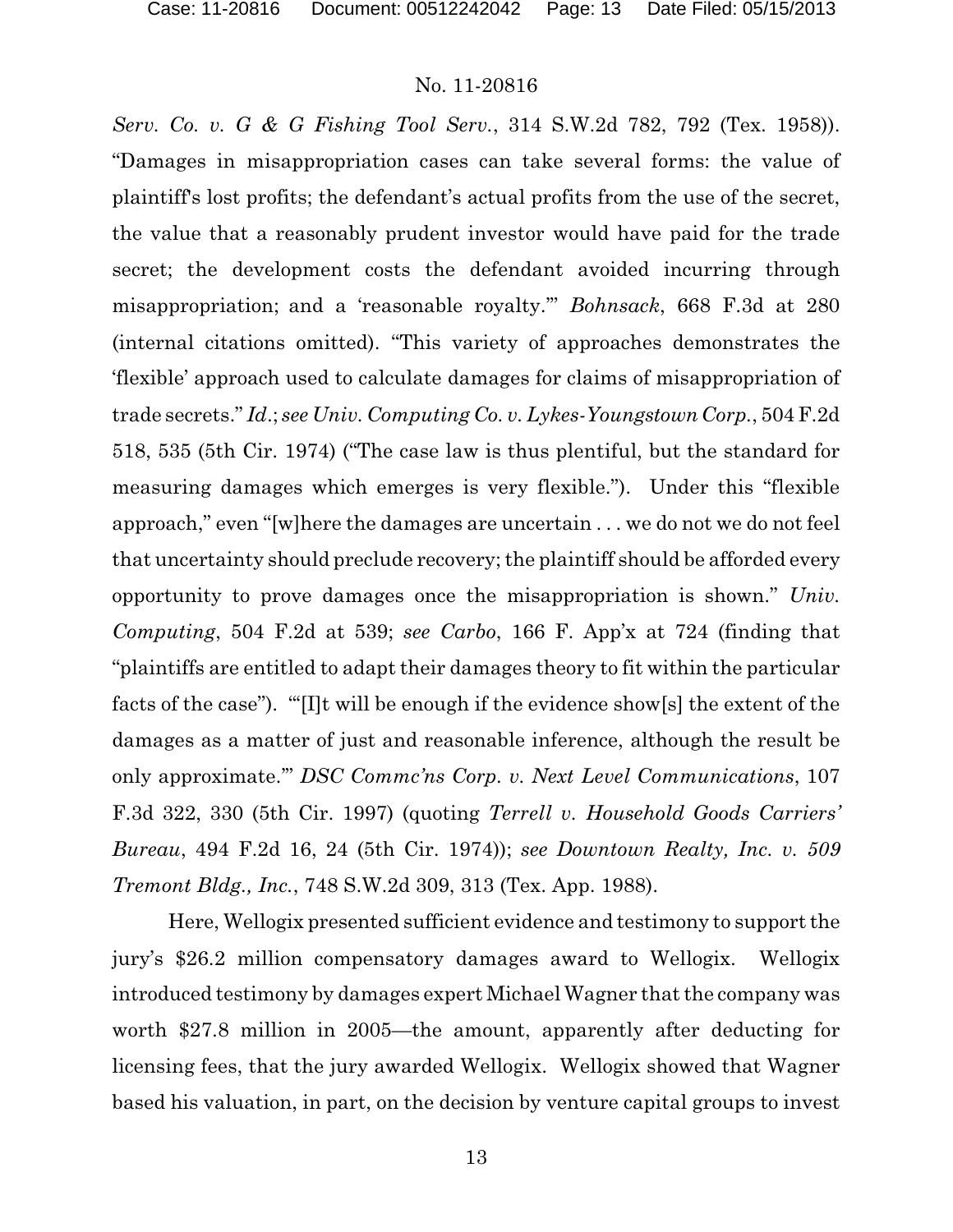\$8.5 million in Wellogix in exchange for a 31% percent equity stake. Wellogix also showed: that an Accenture employee believed that "BP work alone could generate annual fees . . . in excess of \$20 million if Accenture controlled Wellogix"; that other companies viewed Wellogix's technology as valuable; that this value derived from Wellogix's complex services technology; that no other company had such technology from 2000 to 2005; that, as discussed above, Accenture misappropriated Wellogix's trade secrets to develop complex services technology; that this misappropriation created a competitive disadvantage; that this disadvantage caused Wellogix's value to drop to "zero"; that this disadvantage also caused Wellogix to lose out on potential deals with other oil and gas companies; and that, as a result, Wellogix's "money was all gone" by 2005.

Accenture argues that Wagner's \$27.8 million valuation was too speculative.<sup>5</sup> Accenture notes that Wagner based his valuation on a decision by venture capital groups to invest in Wellogix and that, in turn, the groups based their decision to invest on speculative projections that Wellogix "would suddenly begin reaping huge profits." Accenture adds that the projections relied on information supplied by Wellogix, and not objective data, such as customer contracts. However, Wagner testified that, before projecting Wellogix's value, the venture capital groups audited Wellogix's "financials"; made phone calls "to partners and customers"; "asked knowledgeable people . . . what they thought of the software"; and "tried to find out i[f] there [was] any competition." Wagner

<sup>&</sup>lt;sup>5</sup> Wellogix argues that Accenture waived its challenge to the compensatory damages award. However, in an oral motion, Accenture said: "[F]or the same reason, Your Honor, that we moved for judgment as a matter of law at the conclusion of Plaintiff's case, we so move at the conclusion of all the evidence. . . . We do not believe that there is any legally sufficient evidentiary basis for a reasonable jury to find . . . damages." The district court denied the motion, but noted: "That's all preserved." Wellogix said that it had "[n]o objection to that." Accordingly, Accenture did not waive its challenge.*See Navigant Consulting, Inc. v. Wilkinson*, 508 F.3d 277, 288 (5th Cir. 2007).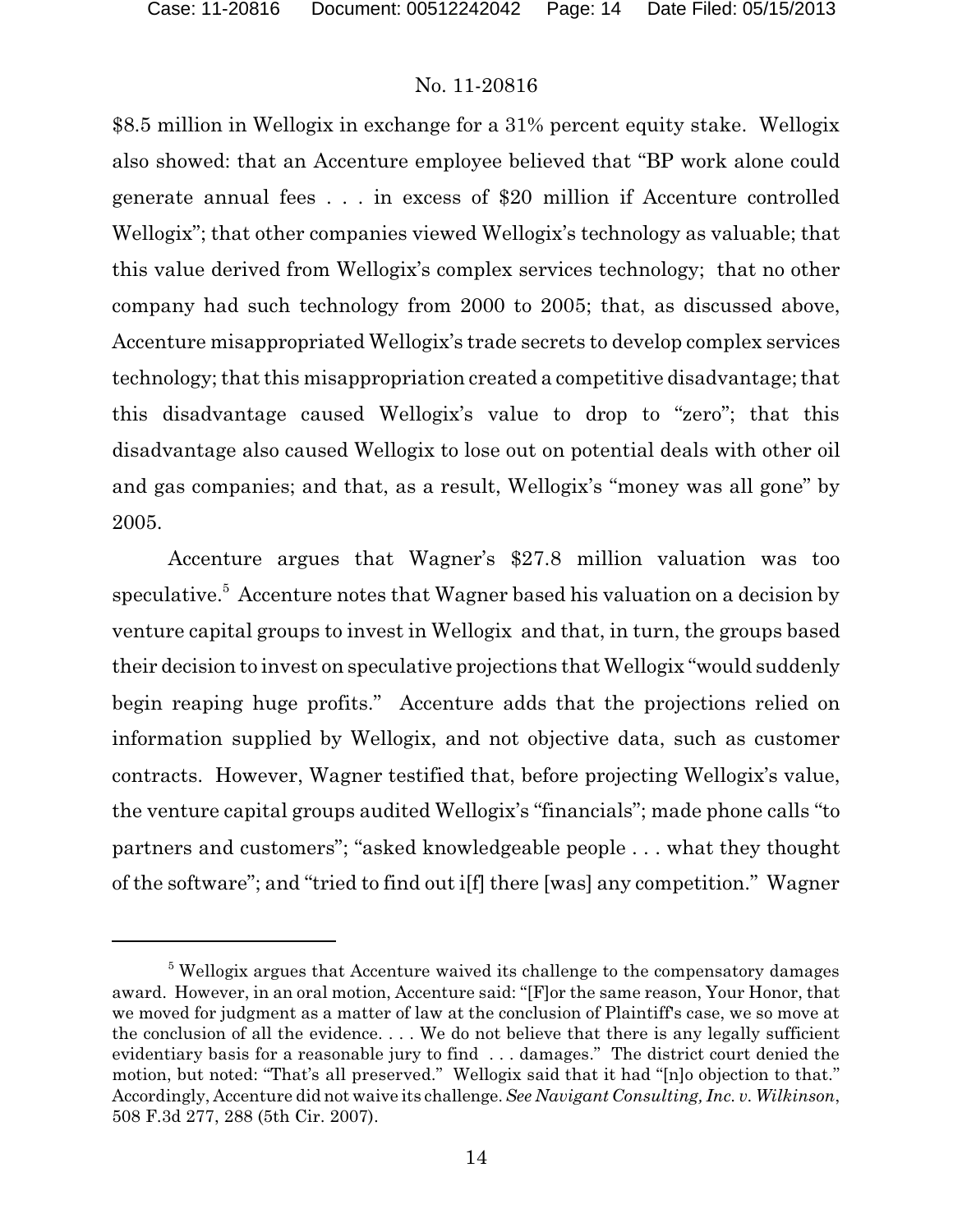also testified that "it would be very unusual" if Wellogix did not supply information to the groups because "[t]hat is the source of most of your information when you[ ] come in and [are] asked to value a company." Given the "'flexible' approach used to calculate damages," *Bohnsack*, 668 F.3d at 280, reasonable jurors could find that the \$8.5 million investment for a 31% stake, and the underlying projections, supported a \$27.8 million valuation. *See Reeves*, 530 U.S. at 150.

Accenture argues that, notwithstanding Wagner's valuation, Wellogix did not show that the alleged misappropriation "totally or almost totally destroyed" Wellogix's value. Accenture maintains that Wellogix did not establish "the market value of the business immediately before and immediately after" the alleged misappropriation. However, Wagner testified that the investment and projections were made "right about the time that the theft occurred." Roman testified that, based on his knowledge of the software industry, "the total value of Wellogix went to zero" after the alleged misappropriation.<sup>6</sup> Independently, Epley testified that, by 2005, the "money was all gone" and Wellogix was "nearly broke." Reasonable jurors could find thatthis testimony established the "market value of the business immediately before and after" the alleged misappropriation. *Sawyer v. Fitts*, 630 S.W.2d 872, 875 (Tex. App. 1982); *see C. A. May Marine Supply Co. v. Brunswick Corp.*, 649 F.2d 1049, 1053 (5th Cir. July 1981).

In sum, given the conflicting evidence and testimony, and resolving every inference in Wellogix's favor, *see* 530 U.S. at 150, reasonable jurors could find

<sup>&</sup>lt;sup>6</sup> For the reasons, discussed below, that Roman's general background in computer sciences qualified him to testify about Wellogix's software, Roman's software expertise allowed him to offer his opinion as to the general effect Accenture's misappropriation of Wellogix's technology would have on Wellogix's value—particularly given that, as discussed above, Wellogix's value derived from this technology. *See Huss v. Gayden*, 571 F.3d 442, 452 (5th Cir. 2009).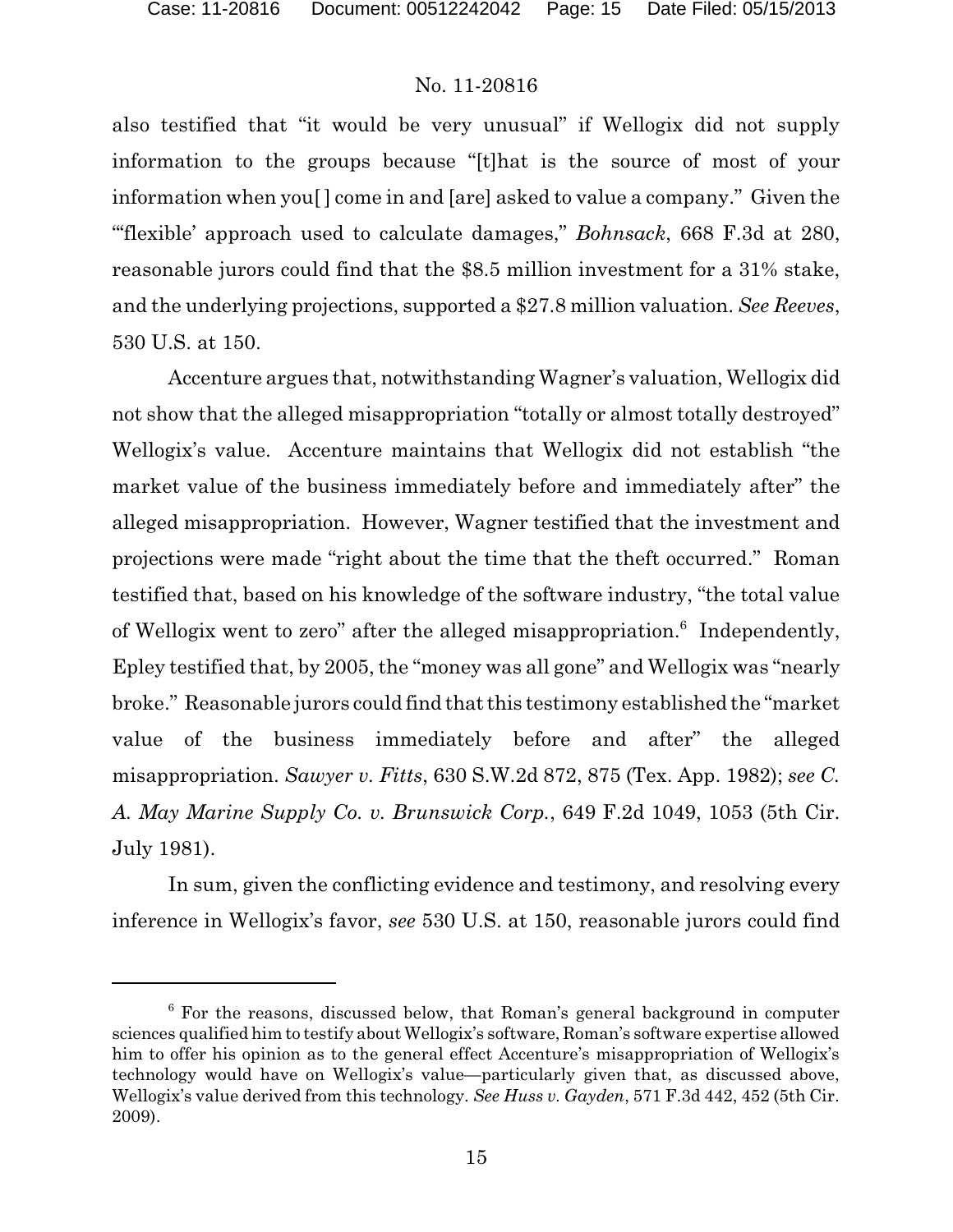that Accenture misappropriatedWellogix's trade secrets. Reasonable jurors also could find, under the "'flexible' approach used to calculate damages," *Bohnsack*, 668 F.3d at 280, that there was sufficient evidence to support a \$26.2 million compensatory damages award. As a result, the district court did not abuse its discretion by denying Accenture's motion for a judgment as a matter of law.

# **III. Accenture's Motion for a New Trial**

"This Court can overturn a decision denying a motion for a new trial only if it finds that the district court abused its discretion." *Seidman v. Am. Airlines, Inc.*, 923 F.2d 1134, 1140 (5th Cir. 1991). "The district court abuses its discretion by denying a new trial only when there is an 'absolute absence of evidence to support the jury's verdict.'" *Id.* (quoting *Cobb v. Rowan Companies, Inc.*, 919 F.2d 1089, 1090 (5th Cir. 1991)); *see Smith v. Transworld Drilling Co.*, 773 F.2d 610, 613 (5th Cir. 1985) (finding an abuse of discretion only if "the verdict is against the weight of the evidence, the damages awarded are excessive, the trial was unfair, or prejudicial error was committed in its course."). "In reviewing the district court's actions, the evidence is viewed in the light most favorable to the jury verdict." *Seidman*, 923 F.2d at 1140; *see Dotson v. Clark Equip. Co.*, 805 F.2d 1225, 1227 (5th Cir. 1986) ( "A trial court should not grant a new trial on evidentiary grounds unless the verdict is against the great weight of the evidence.").

# 1. Roman's Testimony

"In rulings on the admissibility of expert opinion evidence the trial court has broad discretion and its rulings must be sustained unless manifestly erroneous." *Viterbo v. Dow Chem. Co.*, 826 F.2d 420, 422 (5th Cir. 1987); *see Watkins v. Telsmith, Inc.*, 121 F.3d 984, 988 (5th Cir. 1997)*.* In making such rulings, district courts "function as gatekeepers and permit only reliable and relevant expert testimony to be presented to the jury." *Wilson*, 163 F.3d at 937 (citing *Daubert*, 509 U.S. at 590-93). "District courts must be assured that the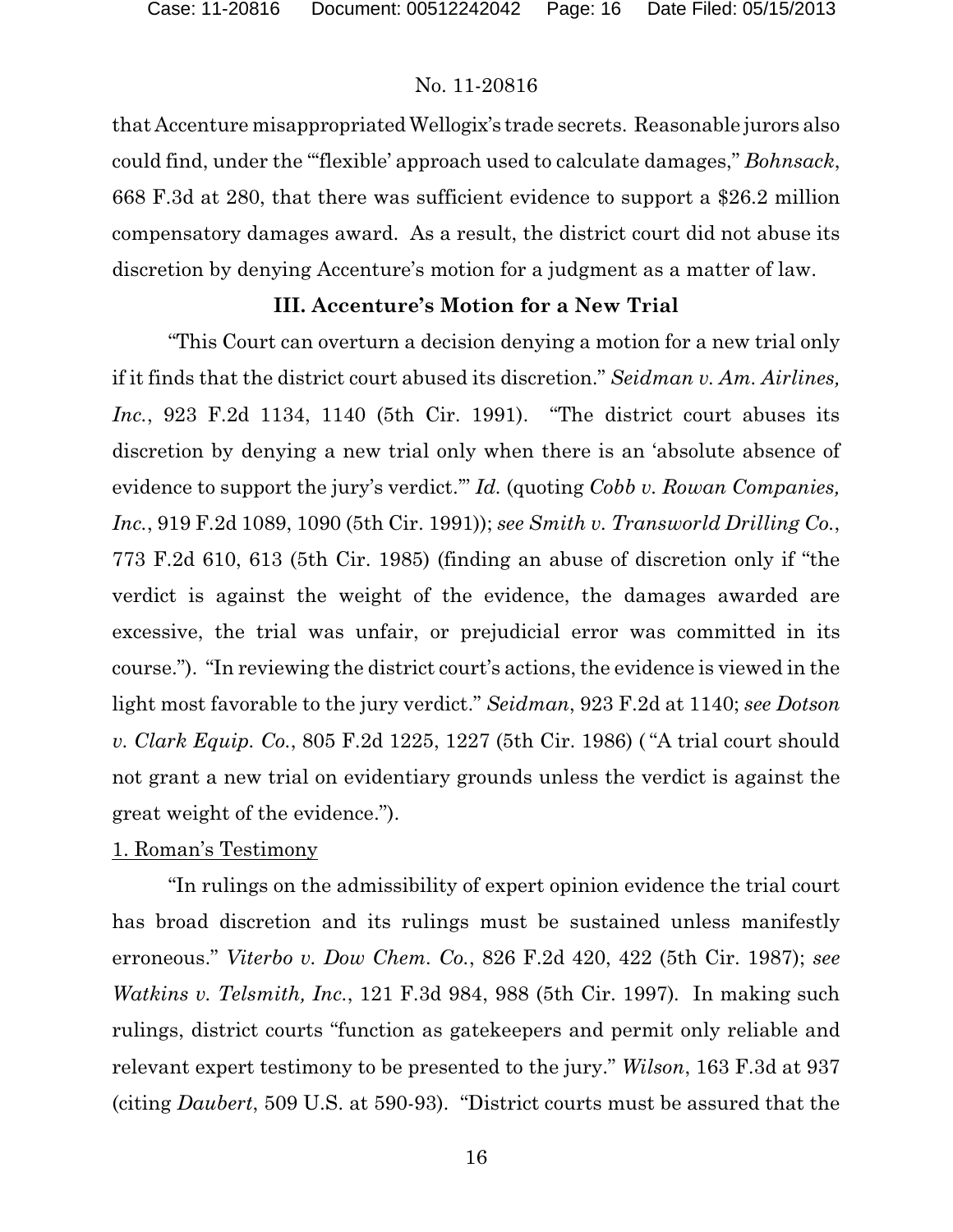proffered witness is qualified to testify by virtue of his 'knowledge, skill, experience, training, or education.'" *Wilson*, 163 F.3d at 937 (quoting FED. R. EVID. 702). "A district court should refuse to allow an expert witness to testify if it finds that the witness is not qualified to testify in a particular field or on a given subject." *Wilson*, 163 F.3d at 937; *see United States v. Cooks*, 589 F.3d 173, 179 (5th Cir. 2009). "'Vigorous cross-examination, presentation of contrary evidence, and careful instruction on the burden of proof are the traditional and appropriate means of attacking shaky but admissible evidence.'" *Pipitone v. Biomatrix, Inc.*, 288 F.3d 239, 250 (5th Cir. 2002) (quoting *Daubert,* 509 U.S. at 596).

Here, the district court did not abuse its discretion by allowing Wellogix software expert Roman to testify. Roman's experience as a software developer and forensic analyst, and his fluency in different programming codes, qualified him as an expert on the subject of his testimony: software programming and source codes. *See Wilson*, 163 F.3d at 937. Further, by limiting his testimony to whether Wellogix's source code was a trade secret, and whether Wellogix's code matched SAP's, Roman did not stray from this subject matter. *See id*.

Accenture argues that Roman's general computer sciences background did not qualify him to testify about "the oil-and-gas industry, complex-services procurement, or SAP software." However, Roman did not need particular expertise in the oil-and-gas industry, or complex services procurement, to help the jury understand software concepts and terms. *See* FED. R. EVID. 702(a). Further, Roman had "specialized knowledge" about SAP's software because he "testified that he had been able to teach himself [SAP's programming language] language and implement the SAP software." *See id*. Given that "Rule 702 does not mandate that an expert be *highly* qualified in order to testify about a given issue," *Huss*, 571 F.3d at 452 (emphasis added), Roman's background in computer science, and knowledge about SAP's software, sufficed.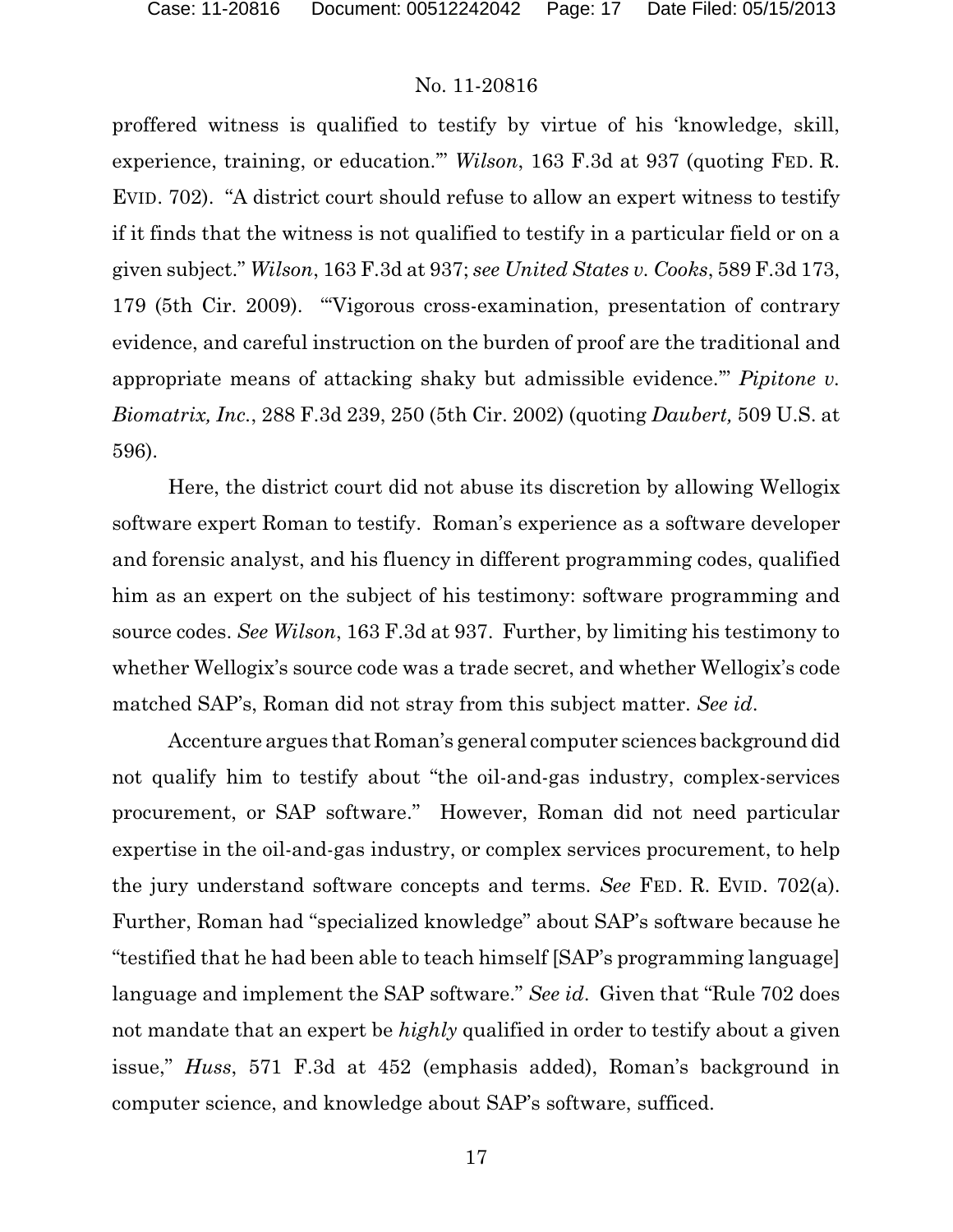Accenture argues that, even if Roman was qualified, his testimony was unreliable because he did not investigate the facts underlying his opinions. Accenture notes that Roman twice misstated facts in his testimony. First, Roman said that a Wellogix design specification was "an incredibly valuable trade secret" and "would not be known publicly" even though it was available on Wellogix's public website. Second, Roman compared Wellogix's source code to the wrong software, causing the district court to wonder how "[h]ow . . . somebody as experienced as Mr. Roman [could] be ... that much off the point" and make "such a rudimentary mistake." However, Accenture had the chance to highlight and dispute these errors through "[v]igorous cross-examination" and the "presentation of contrary evidence." *Pipitone*, 288 F.3d at 250. In the context of Roman's broader testimony, two misstatements do not constitute "manifest[ ] erro[r]." *Viterbo*, 826 F.2d at 422.

Accenture renews its argument, discussed above, that Roman testified about matters outside his personal knowledge. However, as we noted above, Roman's testimony about the meaning of certain terms, and the availability of Wellogix's source code, was within his "experience, training, or education." *See Wilson*, 163 F.3d at 937. Likewise, Roman's testimony about Accenture's access to Wellogix's trade secrets, Accenture's breach of a confidentiality agreement with Wellogix, and Wellogix's post-tort value related to Wellogix's software, and therefore was within Roman's expertise. *See id*.; FED. R. EVID. 702.

#### 2. Patent-Related Documents

Evidence is relevant if "it has any tendency to make a fact more or less probable than it would be without the evidence." FED. R. EVID. 401(a). A district court "may exclude relevant evidence if its probative value is substantially outweighed by a danger of . . . unfair prejudice, confusing the issues, [or] misleading the jury." FED. R. EVID. 403; *see Old Chief v. United States*, 519 U.S. 172, 180 (1997). "A trial court's ruling on admissibility under Rule 403's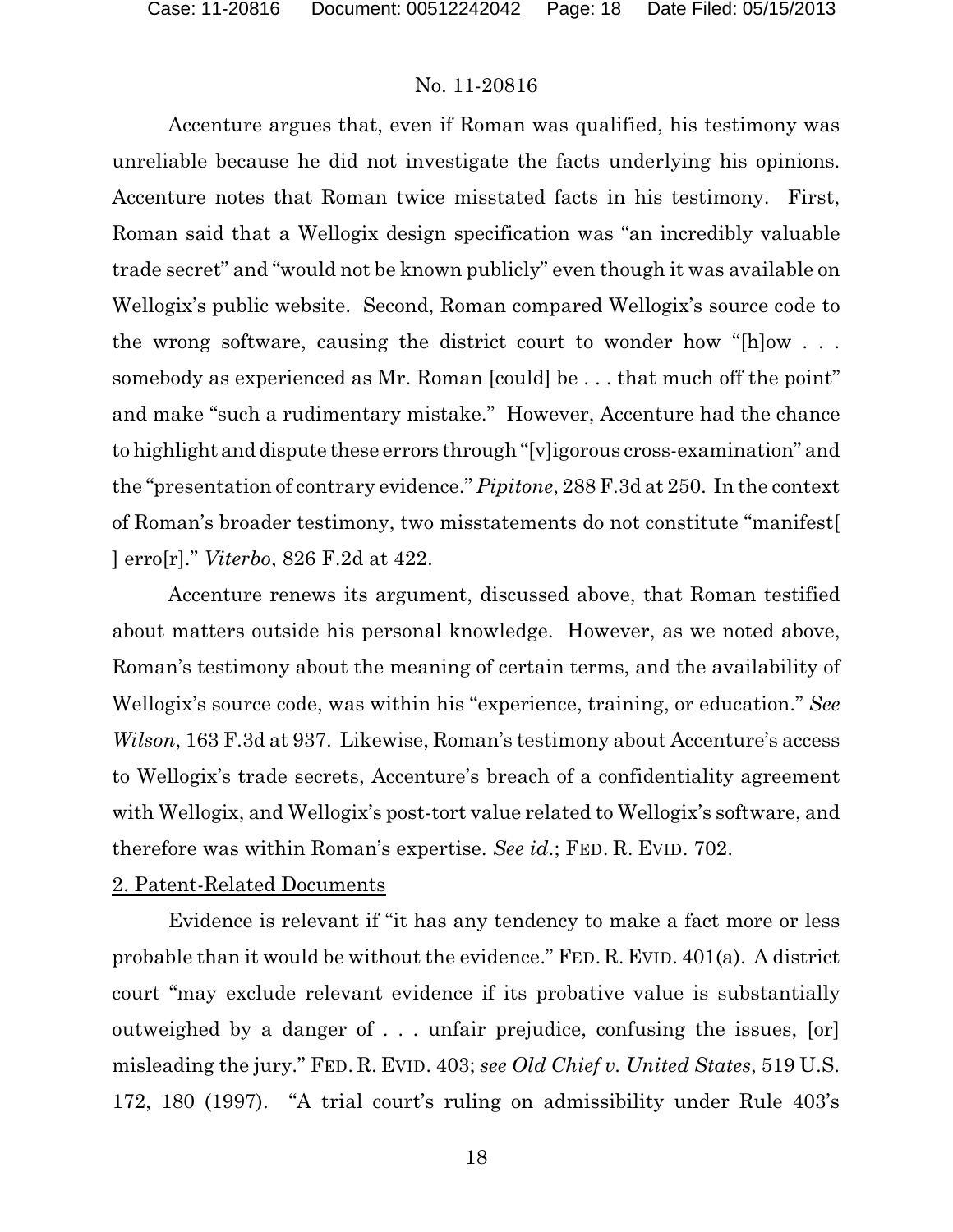balancing test will not be overturned on appeal absent a clear abuse of discretion." *Ballou v. Henri Studios, Inc.*, 656 F.2d 1147, 1153 (5th Cir. Sept. 1981); *see Old Chief*, 519 U.S. at 180. "We will not reverse a district court's evidentiary rulings unless they are erroneous and substantial prejudice results. The burden of proving substantial prejudice lies with the party asserting error." *F.D.I.C. v. Mijalis*, 15 F.3d 1314, 1318-19 (5th Cir. 1994); *see Smith v. Wal-Mart Stores (No. 471)*, 891 F.2d 1177, 1180 (5th Cir.1990).

Here, the district court did not abuse its discretion by allowing Wellogix to introduce into evidence documents—including emails and a patent demand letter—in which Accenture appears to acknowledge, among other things, that its infringement of Wellogix patents created "some potential for litigation." The district court, as requested by Accenture, instructed that "[t]he existence of a patent does not mean that a trade secret exists." As discussed above, "[a] jury is presumed to follow its instructions," *Weeks,* 528 U.S. at 234, and Accenture has not overcome this presumption in this instance. Also, noted earlier, without the documents, Wellogix presented sufficient evidence and testimony to support Wellogix's misappropriation claim. In addition, as discussed below, the documents are relevant to support other propositions, suchas Accenture's malice to Wellogix. Although the district court observed in its order denying the motion for a new trial that, "from these emails, the jury was entitled to draw the inference that Accenture and BP had engaged in misappropriation of trade secrets," the record evidence does not support that the district court allowed the patent-related documents into evidence for this purpose.

Accenture argues that "the verdict itself shows the jury improperly relied on the" documents because the jury found that, by May 15, 2006—the date of the demand letter—Wellogix should have discovered Accenture's misappropriation. However, as the district court concluded, the jury's finding was proper because Wellogix framed the demand letter as "an indicator of the date by which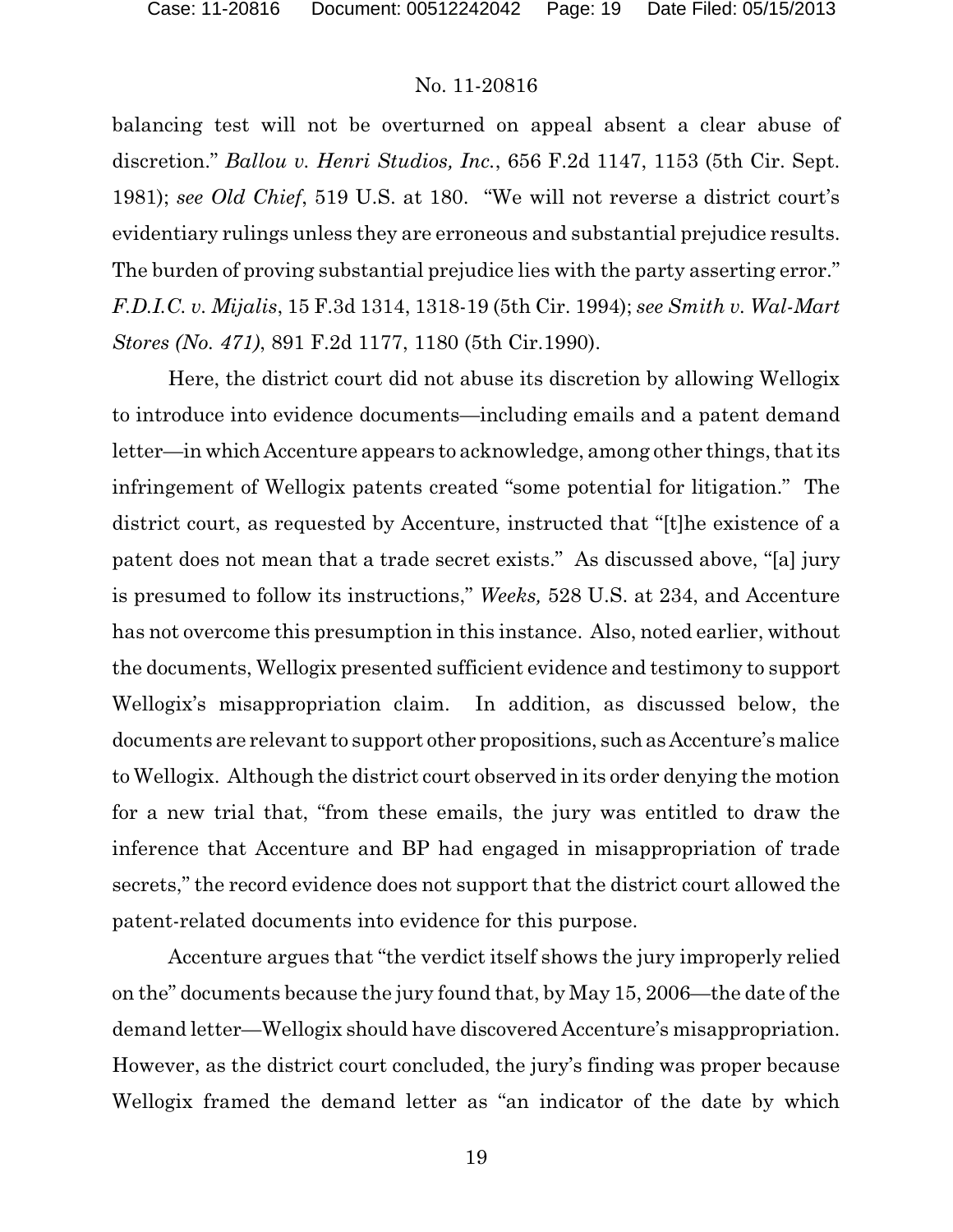Wellogix was aware of Accenture's wrongful conduct with respect to Wellogix's intellectual property." For example, in its closing statement, Wellogix noted that the date of discovery was "a tough one," and that the demand letter suggested "the date of reasonable diligence when we discovered misappropriation." Given that Wellogix did not represent that the documents showed that Accenture misappropriated Wellogix trade secrets, the jury's use of the May 15, 2006 date, without more, does not overcome the presumption that the jury followed its instructions. *See Weeks*, 528 U.S. at 234.

In sum, the district court did not abuse its discretion by allowing Roman to testify about software because Roman's computer sciences background qualified him as an expert on software, and because he limited his testimony to that subject matter. The district court also did not abuse its discretion by allowing Wellogix to introduce into evidence patent-related documents because, among other things, the district court cautioned the jury that "[t]he existence of a patent does not mean that a trade secret exists." As a result, the district court did not abuse its discretion by denying Accenture's motion for a new trial.

# **IV. The Punitive Damages Award**

#### 1. Malice

"When reviewing a district court's refusal to set aside an award of punitive damages, we will reverse only upon determining that 'no legally sufficient evidentiary basis' exists for making such an award, the same standard applied by the district court in the first instance." *Watson v. Johnson Mobile Homes*, 284 F.3d 568, 571 (5th Cir. 2002) (quoting FED. R. CIV. P. 50(a)(1)). A legally sufficient evidentiary basis exists if "the plaintiff proves by clear and convincing evidence that harm resulted from 'malice.'" *Bennett v. Reynolds*, 315 S.W.3d 867, 871 (Tex. 2010); *see* TEX. CIV. PRAC. & REM. CODE ANN. § 41.003(a)(2). "Malice" exists if there is "'a specific intent by the defendant to cause substantial injury [or harm] to the claimant.'" *Bennett*, 315 S.W.3d at 872 (quoting TEX. CIV.PRAC.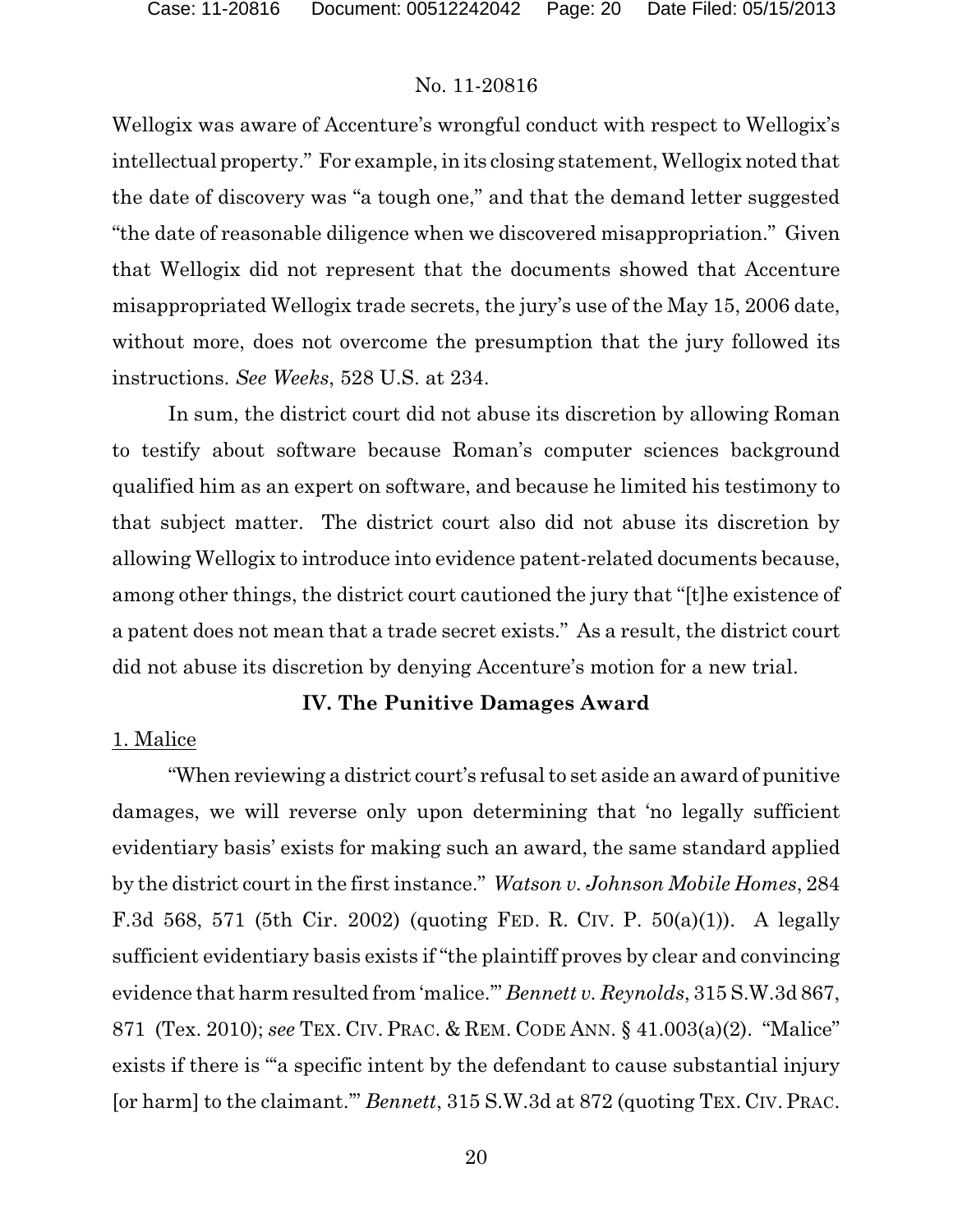& REM. CODE ANN. § 41.001(7)). "[S]pecific intent," in turn, exists if "the actor desires to cause the consequences of his act, or he believes the consequences are substantially certain to result from it." *Marrs & Smith P'ship v. D.K. Boyd Oil & Gas Co.*, 223 S.W.3d 1, 22 (Tex. App. 2005) (citing *Reed Tool Co. v. Copelin*, 689 S.W.2d 404, 406 (Tex. 1985)). "Malice may be proven by direct or circumstantial evidence." *Marrs & Smith*, 223 S.W.3d at 22 (citing *Mobil Oil Corp. v. Ellender*, 968 S.W.2d 917, 921 (Tex.1998)).

Here,Wellogix introduced sufficient evidence and testimony to support the jury's finding that Accenture acted with malice. Wellogix showed: that Accenture stated that it could "easily replicate[ ]" and "[l]ift" Wellogix technology; that Accenture "harvest[ed]" Wellogix technology while engaged in confidential partnerships with Wellogix; that Accenture CEO Peggy Kostial wrote in a May 2006 email that "[o]ne can only hope" that SAP would no long "sponsor" Wellogix; that Accenture, in an apparent attempt to interfere with Wellogix's business relationship with SAP, warned Wellogix of SAP's "bleed the knowledge tactics"; that Accenture "acknowledge[d] its responsibility for patent infringement caused by products created by Accenture during those previous phases of the [P2P] project"; and that Accenture recognized that "[w]e may be at risk if Wellogix claims that we used knowledge of their product through involvement with eTrans to design and develop a solution for BP." Against the backdrop discussed above—Accenture's decision to develop theP2P pilot without Wellogix, and then apparently to "[u]se Wellogix content" for the "creation of . . . complex services" templates for the pilot—this evidence and testimony was sufficient to support the jury's malice finding. *See Marrs & Smith*, 223 S.W. 3d at 22-23 (finding that the defendant's attempts to interfere with the plaintiff's business relationships supported the jury's malice finding); *Nova Consulting Grp., Inc. v. Eng'g Consulting Servs.*, *Ltd.*, 290 F. App'x 727, 741 (5th Cir. 2008)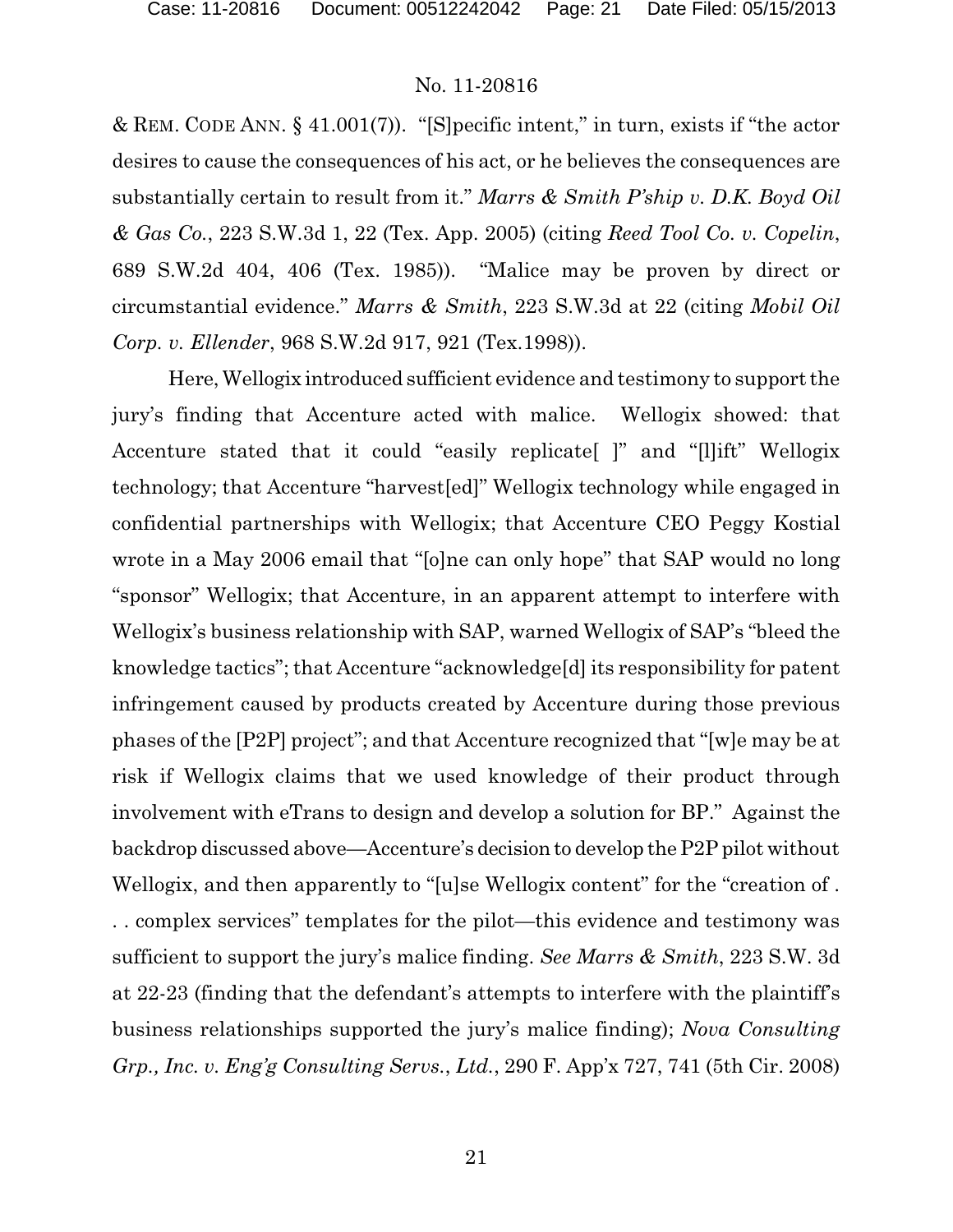(finding that "vulgarity about [the plaintiff] in [the defendant's] email . . . was evidence a reasonable jury could consider regarding malice").

Accenture argues that Wellogix did not show malice because Wellogix did not introduce clear and convincing evidence that Accenture intended to cause substantial injury to Wellogix. Accenture notes that Wellogix CEO Epley testified that he had "many positive relationships with Accenture personnel," that "Accenture was helpful" to Wellogix, that Accenture tried to warn Wellogix to protect its intellectual property from SAP, and that Accenture CEO Kostial was a "good friend." Accenture adds that Kostial wrote that she was "supportive" of Wellogix in a January 2006 email. However, Accenture does not cite, nor could we find, case law to support the proposition that a defendant's supportive comments about a plaintiff, or, conversely, a plaintiff's supportive comments about a defendant, preclude a jury's finding of malice. Rather, the jury was able to weigh Epley's comments, and Kostial's "support[ ]," against the evidence, discussed above, that Accenture "harvested" Wellogix technology. *See Reeves,* 530 U.S. at 150. "As an appellate court reviewing a cold record long after the jury has evaluated the evidence," *Richardson v. State*, 879 S.W.2d 874, 879 (Tex. Crim. App. 1993) (en banc), we decline to "reweigh th[is] evidence." *Carey v. Apfel*, 230 F.3d 131, 135 (5th Cir. 2000) (internal quotation marks omitted). 2. Due Process

"[W]e review [a] constitutional challenge to the size of the punitive damages award de novo." *Lincoln v. Case*, 340 F.3d 283, 290 (5th Cir. 2003) (citing *Cooper Indus., Inc. v. Leatherman Tool Grp., Inc.*, 532 U.S. 424, 436 (2001)). "The Due Process Clause of the Fourteenth Amendment prohibits the imposition of grossly excessive or arbitrary punishments on a tortfeasor." *State Farm*, 538 U.S. at 416; *see TXO Prod. Corp. v. Alliance Res. Corp*., 509 U.S. 443, 446 (1993). The Supreme Court has established "three guideposts courts should consider in determining whether a punitive damages award is unconstitutionally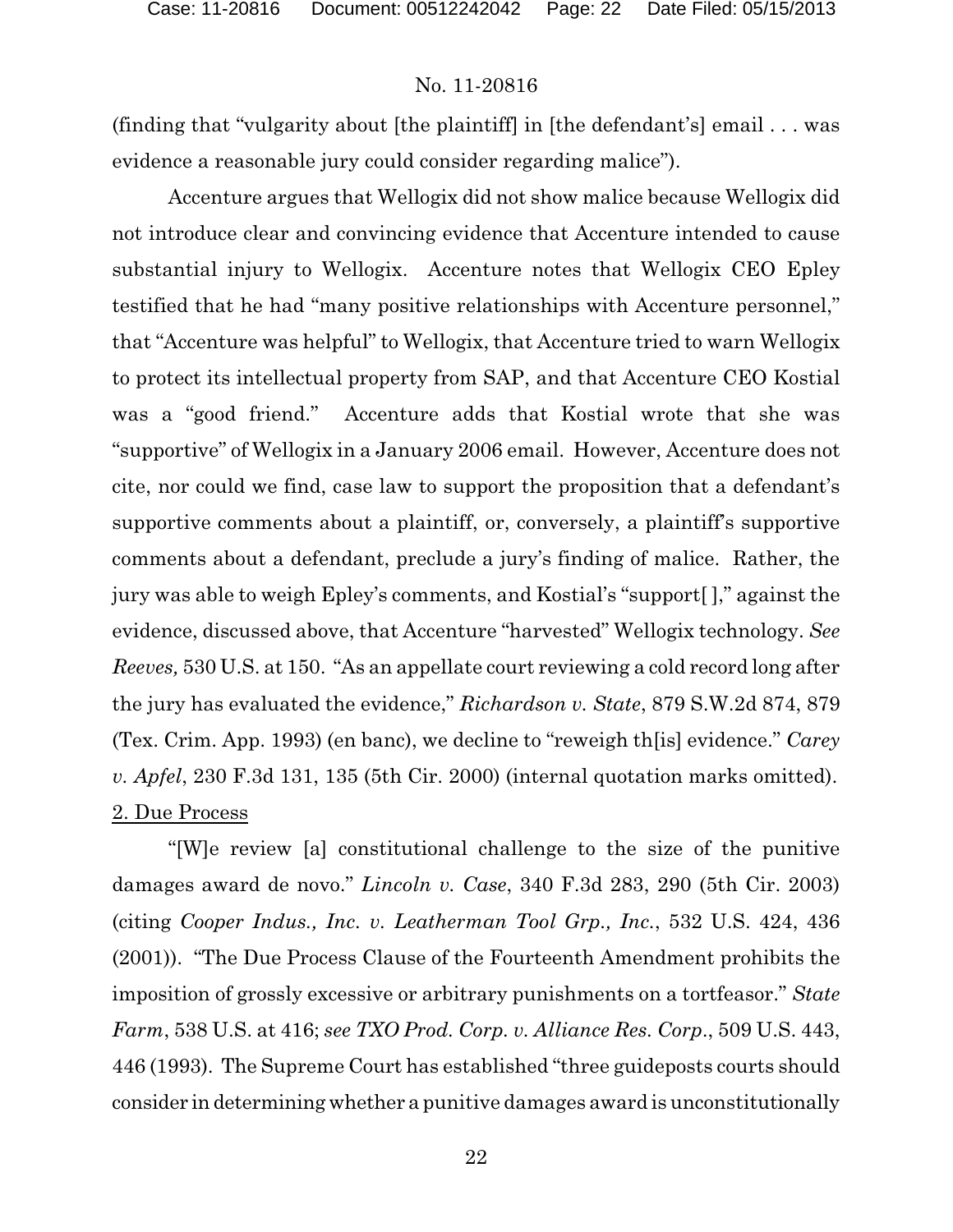excessive: the degree of the defendant's reprehensibility or culpability; the disparity between the harm or potential harm suffered by the victim and the punitive damages award; and the sanctions authorized or imposed in other cases for comparable misconduct." *Lincoln v. Case*, 340 F.3d 283, 292 (5th Cir. 2003) (citing *BMW of N. Am., Inc. v. Gore*, 517 U.S. 559, 574-75 (1996)).

"[T]he most important indicium of the reasonableness of a punitive damages award is the degree of reprehensibility of the defendant's conduct." *State Farm*, 538 U.S. at 419 (quoting *Gore*, 517 U.S. at 575). "Reprehensibility" factors include whether

the harm caused was physical as opposed to economic; the tortious conduct evinced an indifference to or a reckless disregard of the health or safety of others; the target of the conduct had financial vulnerability; the conduct involved repeated actions or was an isolated incident; and the harm was the result of intentional malice, trickery, or deceit, or mere accident

*State Farm*, 538 U.S. at 419 (citing *Gore*, 517 U.S. at 576-77). "The existence of any one of these factors weighing in favor of a plaintiff may not be sufficient to sustain a punitive damages award; and the absence of all of them renders any award suspect." *State Farm*, 538 U.S. at 419.

"[T]he potential relevance of the ratio between compensatory and punitive damages is indisputable, being a central feature in our due process analysis." *Exxon Shipping Co. v. Baker*, 554 U.S. 471, 507 (2008); *see Gore*, 517 U.S. at 580- 82 ("The principle that exemplary damages must bear a 'reasonable relationship' to compensatory damages has a long pedigree."). Although "we have consistently rejected the notion that the constitutional line is marked by a simple mathematical formula, we have determined that few awards exceeding a single-digit ratio between punitive and compensatory damages, to a significant degree, will satisfy due process." *Baker*, 554 U.S. at 501 (internal citations and quotation marks omitted); *see State Farm*, 538 U.S. at 425 ("Single-digit multipliers are more likely to comport with due process[.]"); *Pacific Mut. Life Ins.*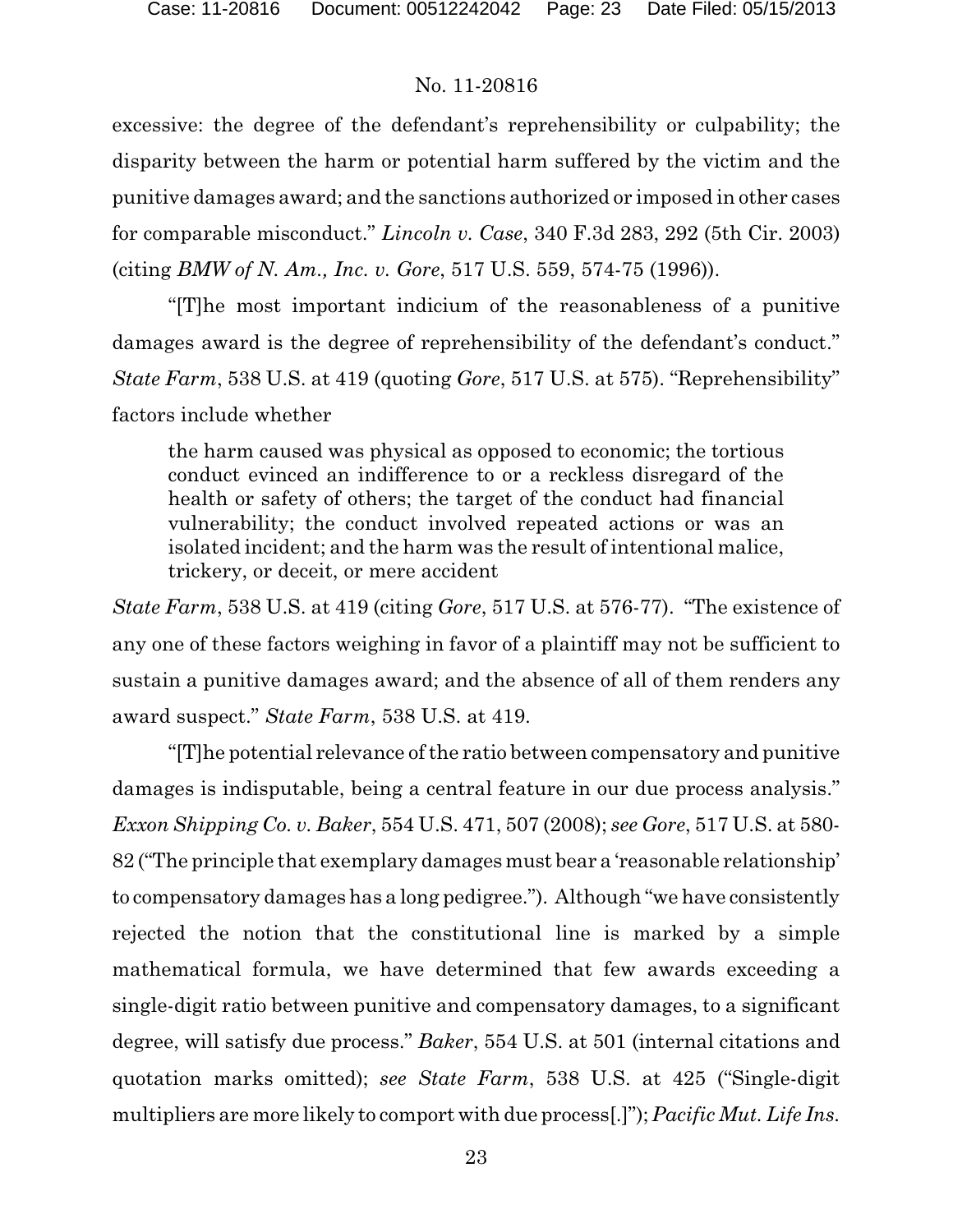*Co. v. Haslip*, 499 U.S. 1, 23-24 (1991) (upholding as constitutional a punitive damages award "more than 4 times the amount of compensatory damages").

Here, the *Gore* guideposts at issue in this case—reprehensibility and the ratio between punitive and compensatory damages—do not require us to find that the punitive damages award was grossly excessive.

The "reprehensibility" guidepost is neutral. Some factors favor Accenture. For example, Wellogix does not dispute that "the harm caused was . . . economic," and that Accenture's conduct did not "evince[ ] an indifference to or a reckless disregard of the health or safety of others." *State Farm*, 538 U.S. at 419. Other factors favors Wellogix. For example, the jury's "malice" finding, discussed above, supports that "the harm was the result of intentional malice." *State Farm*, 538 U.S. at 419. Other factors are ambiguous. For example, the evidence that Wellogix's value derived from its complex services technology, and that this value plummeted when Accenture misappropriated the technology, suggests that Wellogix was "financial[ly] vulnerab[le]." *State Farm*, 538 U.S. at 419. However, the Supreme Court neither has defined "financial vulnerability," nor has addressed whether a corporation can be financially vulnerable in this context. *Cf. State Farm*, 528 U.S. at 433-34 (finding that an elderly couple was "economically vulnerable"). As a result, we cannot say that the "financial vulnerability" factor favors either party.

The "ratio" guidepost strongly favors Wellogix. The ratio of punitive to compensatory damages in this case is \$18.2 million to \$26.2 million, or about 0.7:1. Although we decline to "draw a mathematical bright line between the constitutionally acceptable and the constitutionally unacceptable." *Gore*, 582, 517 U.S. at 583 (quoting *TXO*, 509 U.S. at 458), this 0.7:1 ratio is within the "[s]ingle-digit [ratio] likely to comport with the due process." *State* Farm, 538 U.S. at 425; see *Haslip*, 499 U.S. at 23-24.

24